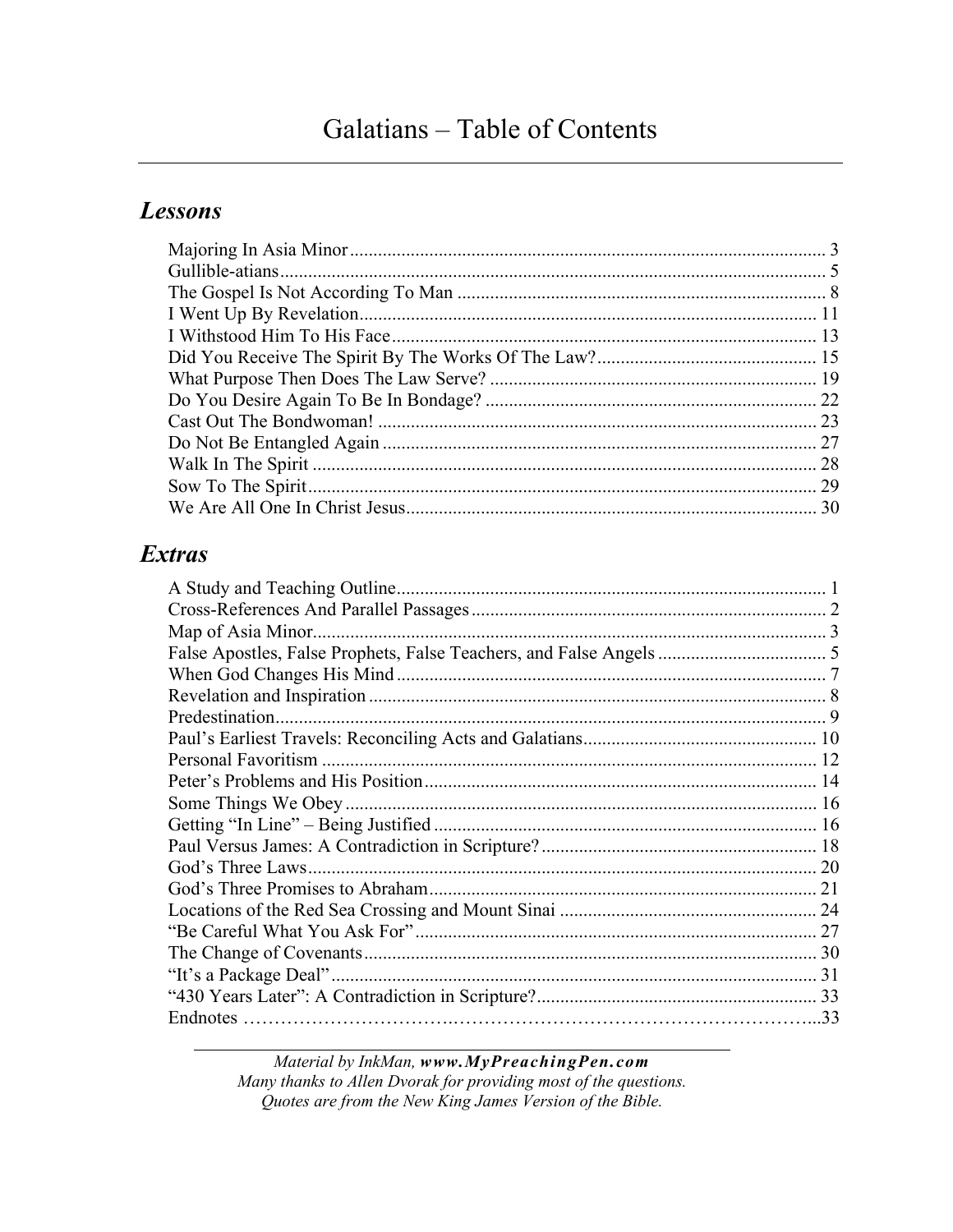## **Galatians**

## **A Study and Teaching Outline**

| I. The Gospel of Grace Defended                                                                                                                                      | Chapters 1 & 2                                        |
|----------------------------------------------------------------------------------------------------------------------------------------------------------------------|-------------------------------------------------------|
| A. Some Men Want to Change the Gospel<br>B. God Himself Revealed the Gospel<br>C. The Apostles Approved the Gospel<br>D. Not Even an Apostle Could Change the Gospel | $1:1 - 9$<br>$1:10 - 24$<br>$2:1 - 10$<br>$2:11 - 21$ |
| II. The Gospel of Grace Explained                                                                                                                                    | Chapters 3 & 4                                        |
| A. The Holy Spirit Is Given by Faith, Not by Works<br>B. Blessings Belong to "Those Who Are of Faith"                                                                | $3:1 - 5$                                             |
| 1. We Are Sons of Abraham                                                                                                                                            | $3:6 - 7$                                             |
| 2. We Are Justified                                                                                                                                                  | $3:8-9$                                               |
| 3. Christ Has Redeemed Us from the Curse of the Law<br>4. We Receive the Inheritance Given by Promise                                                                | $3:10-14$                                             |
| a. The Law Cannot Cancel the Promise                                                                                                                                 | $3:15-18$                                             |
| b. The Law Was Their Tutor to Bring Them to Christ                                                                                                                   | $3:19-25$                                             |
| c. "You Are All Sons of God through Faith in Christ Jesus"                                                                                                           | $3:26 - 4:7$                                          |
| C. Bondage Belongs to "Those Who Are of the Works of the Law"                                                                                                        |                                                       |
| 1. "How Is It that You Desire Again To Be in Bondage?"                                                                                                               | $4:8 - 20$                                            |
| 2. "We Are Not Children of the Bondwoman, But of the Free"                                                                                                           | $4:21 - 31$                                           |
| III. The Gospel of Grace Applied                                                                                                                                     | Chapters 5 & 6                                        |
| A. Stand Fast in Liberty                                                                                                                                             | $5:1 - 12$                                            |
| B. Use Liberty to Serve One Another                                                                                                                                  |                                                       |
| 1. Love One Another                                                                                                                                                  | $5:13 - 15$                                           |
| 2. Walk in the Spirit                                                                                                                                                | $5:16 - 26$                                           |
| 3. Bear One Another's Burdens                                                                                                                                        | $6:1 - 5$                                             |
| 4. Do Good to All                                                                                                                                                    | $6:6 - 10$                                            |
| C. Conclusion<br>1. Motives of the Circumcised                                                                                                                       | $6:11 - 13$                                           |
| 2. Motives of the Apostle Paul                                                                                                                                       | $6:14 - 18$                                           |
|                                                                                                                                                                      |                                                       |

*Adapted from Thomas Nelson, Inc., Nelson's teaching outlines of the Bible [computer file], electronic ed., Logos Library System, (Nashville: Thomas Nelson) 1997, c1986.*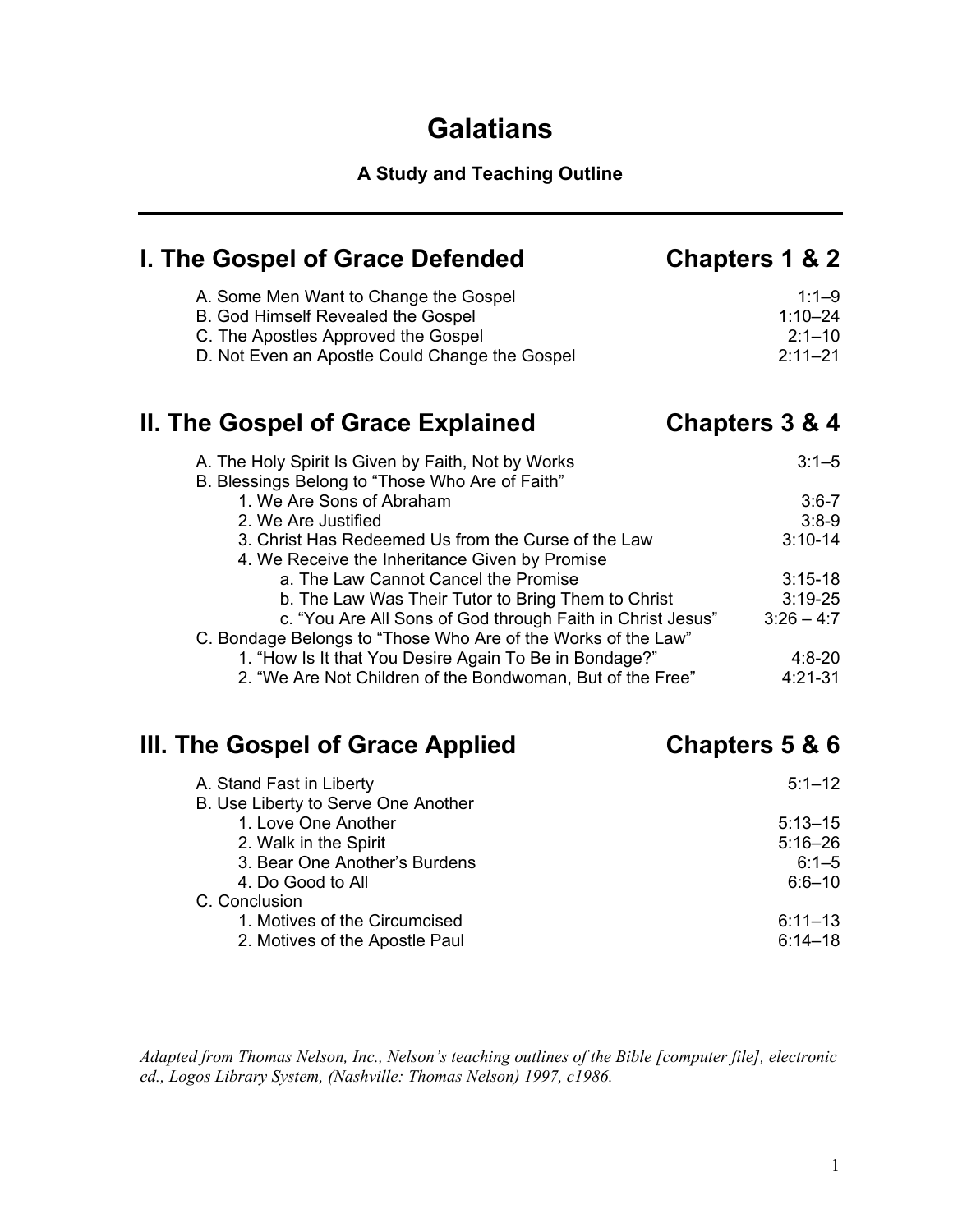## **Cross-References And Parallel Passages**

*(See also the chart on page 10, "Paul's Earliest Travels: Reconciling Acts and Galatians.)* 

Personally speaking for Paul, Galatians is a miniature Acts" with a bit of 2 Corinthians. Doctrinally speaking, Galatians is a miniature Romans, with a sprinkling of other passages.

Here is a brief list of some key passages that will supplement our study of Galatians:

| Galatians 1:4         | Hebrews $2:14-15$                                             |
|-----------------------|---------------------------------------------------------------|
| Galatians 1:6-9       | 1 Corinthians 16:22                                           |
| Galatians 1:10        | 2 Corinthians 4:1-6; 1 Thessalonians 2:3-6                    |
| Galatians $1:13-14$   | Philippians 3:4-6; Acts 7:58; 8:1-3; 9:1-19; 22:1-21; 26:1-23 |
| Galatians $1:15-16$   | Timothy 1:12-17                                               |
| Galatians 1:22-23     | Acts 9:20-21                                                  |
| Galatians 2           | Acts 15                                                       |
| Galatians 2:19-20     | Romans $6:1 - 7:6$                                            |
| Galatians 3           | Romans $3:23 - 5:5$                                           |
| Galatians $4:1-7$     | Romans 8:12-17                                                |
| Galatians 4:8-12      | Romans 14; 1 Corinthians 8; Colossians 2:11-23                |
| Galatians 5:16-18     | Romans $7:7 - 8:11$                                           |
| Galatians $5:19-6:10$ | Romans 12 & 13                                                |
| Galatians 6:17        | 2 Corinthians 4:7-18; 6:1-10; 11:22-33                        |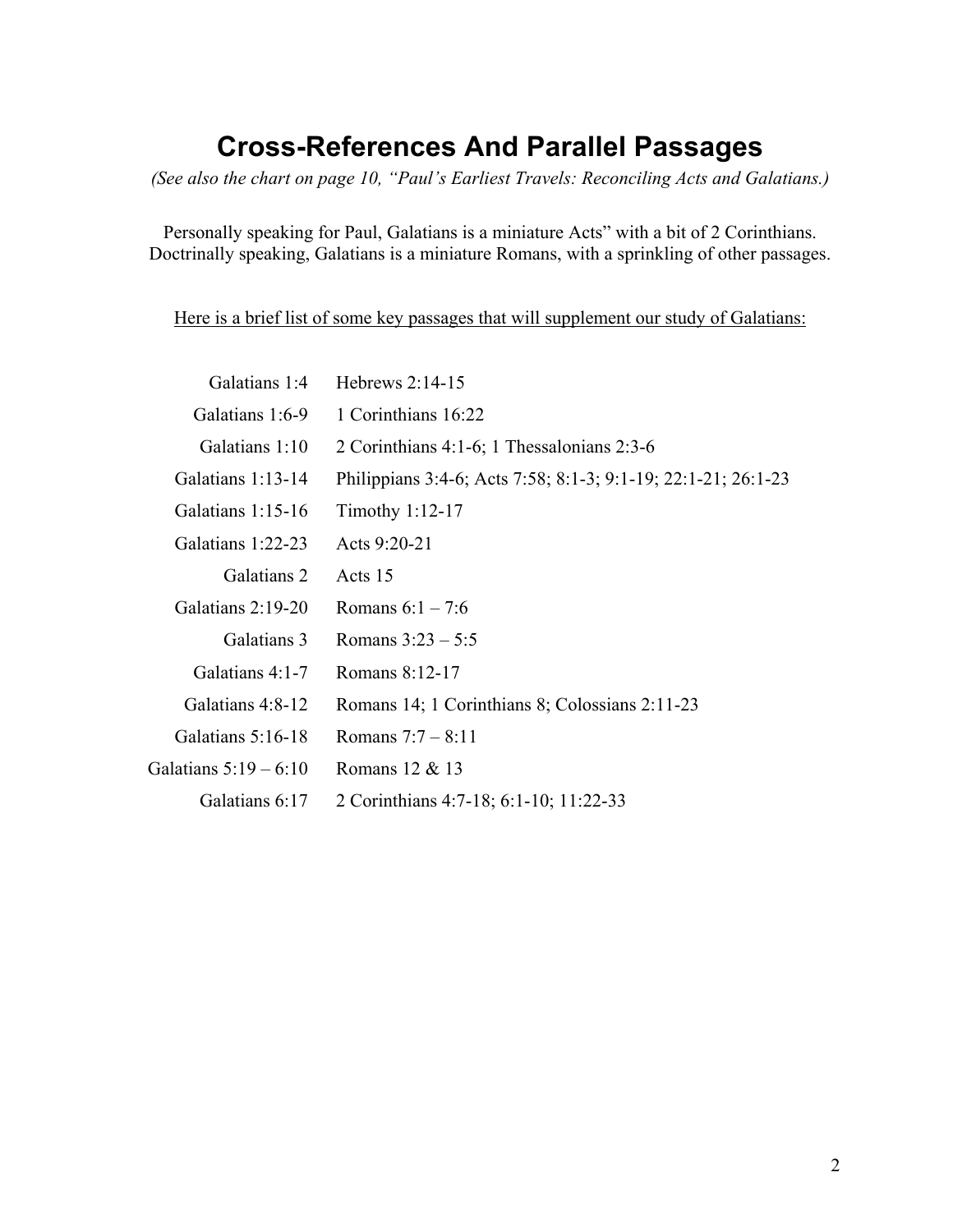## **Majoring In Asia Minor**

*This lesson will put us on the map, identify the major players in the account, and briefly discuss a key false doctrine that fueled the writing of Galatians.* 

#### **The Place**

The region of "Galatia" is mentioned in Paul's journeys in Acts 16:6 and Acts 18:23. So just where is it? Your answer may depend on *when* you ask the question, and on *whom* you ask. Compare our modern term, "the South." Is Tennessee in the South? Okay, but just where does Kentucky fit? And what about Arkansas? So we find ourselves narrowing the term to the "deep South." Now consider how people would have answered before the Civil War. (Similar points can be made about the "Southeast Conference.") Likewise, "Galatia" referred to different areas at different times. Here's a little ancient history about Galatia:

The northern part of the region was settled in the third century B.C. by Celtic tribes that had been driven out of Gaul (France). From these tribes, the region derived its name, Galatia. In 64 B.C. the Roman general Pompey defeated the king of Pontus, Mithradates VI, and established a foothold for Rome in the region. When the last Galatian king, Amyntas, died in 25 B.C., the Romans inherited the kingdom. Caesar Augustus then created the Roman province of Galatia, making Ancyra<sup>1</sup> the capital and annexing a number of districts to the south and west, including Pisidia, Isauria, Phrygia, and Lycaonia. The term Galatia, consequently, is somewhat ambiguous. It may refer to the older ethnic region in north-central Asia Minor (north Galatia), or to the later and larger Roman province (including south Galatia). $<sup>2</sup>$ </sup>

With this in mind, we understand why maps of that area vary. This map should give you a general idea of where Galatia is.



Use your own Bible map to find the main cities Paul traveled to in Galatia. *For online maps, see http://www.anova.org/sev/atlas/htm/.* 

# **Map of Asia**

*For the purposes of this class, we will talk about "Galatia" in its broadest sense, "the later and larger Roman (including south*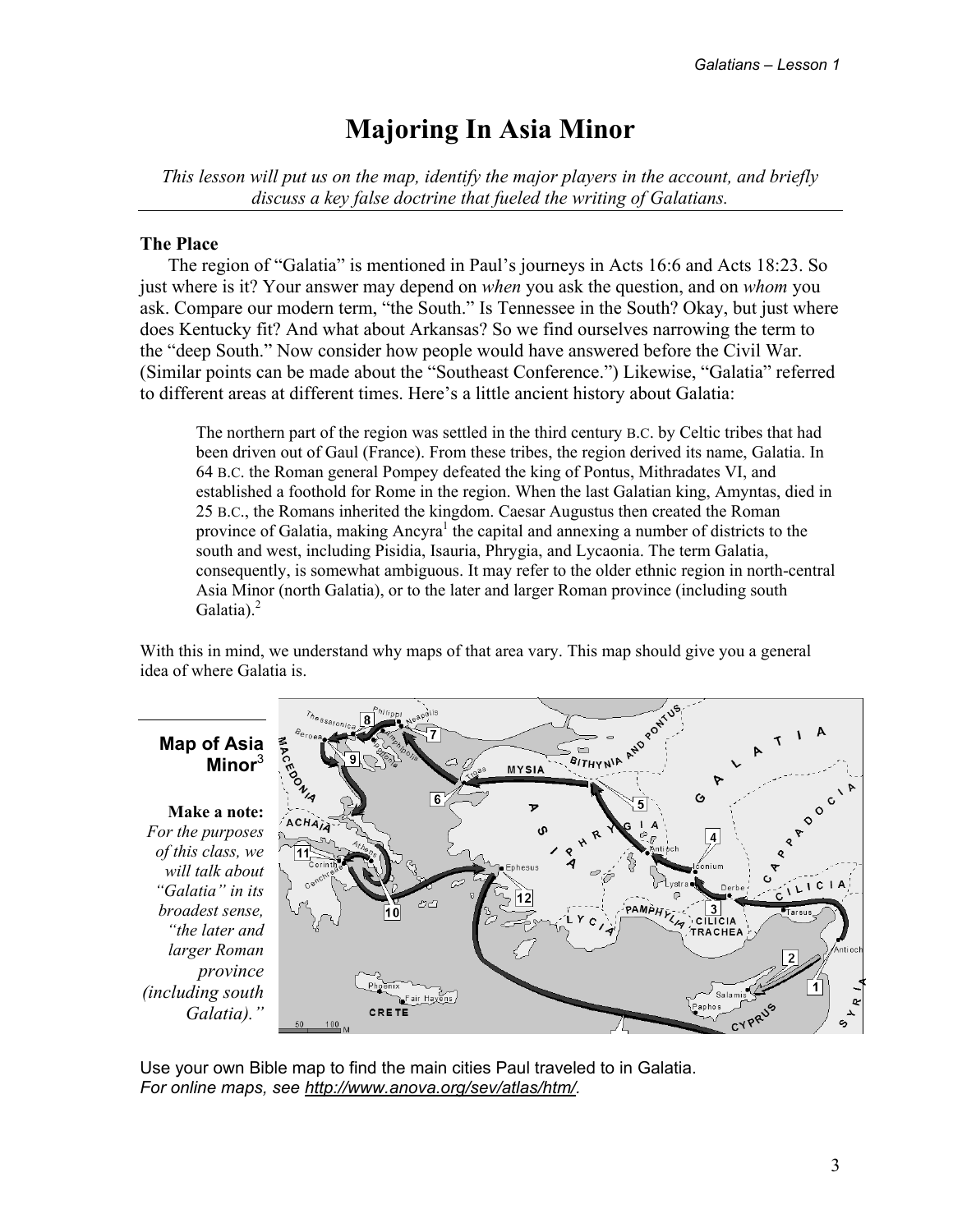On which of Paul's preaching tours did he preach in Galatia?<br> **a**)  $1^{st}$  (Acts 13 – 14) **b**)  $2^{nd}$  (Acts 16 – 18:22) **c**)  $3^{rd}$  (Acts 18:23 – 20) **a)**  $1^{st}$  (Acts  $13 - 14$ ) **b)**  $2^{nd}$  (Acts  $16 - 18:22$ )

#### **The Date**

If Paul was referring only to the older, northern Galatia, he would have written the book around A.D. 53–56 from Ephesus or Macedonia, after his visit mentioned in Acts 18:23. If he meant – as we do in this class – the later region including southern Galatia, he may have written it from Syrian Antioch as early as A.D. 48, before the "Jerusalem Council" of 49.

#### **The People**

Who was traveling with Paul in marked to Acts 14? The was the set of the Who was the Second with Paul in metal

Who from Galatia was traveling with Paul in Acts 20:7?

How did the Jews in Pisidian Antioch receive the gospel in Acts 13? (verse 50)

What did the unbelieving Jews do in Iconium? (Acts 14:2, 5)

*In Lystra:* 

What was the people's reaction to the miracle of healing? (Acts 14:11-18)

Who were the enemies of the gospel? (Acts 14:19)

What tactic did the enemies use?

What did the multitudes do to Paul?

#### **The Problem**

In Acts 15, who caused trouble in Syrian Antioch?

What was their teaching?

From Acts 15, list the men who defended the pure gospel (without adding requirements from the Law of Moses), and briefly summarize their reasoning.

|            | <b>The Men</b> | <b>Their Reasons</b> |  |
|------------|----------------|----------------------|--|
|            |                |                      |  |
|            |                |                      |  |
| Vs. 12:    |                |                      |  |
| Vs. 13-18: |                |                      |  |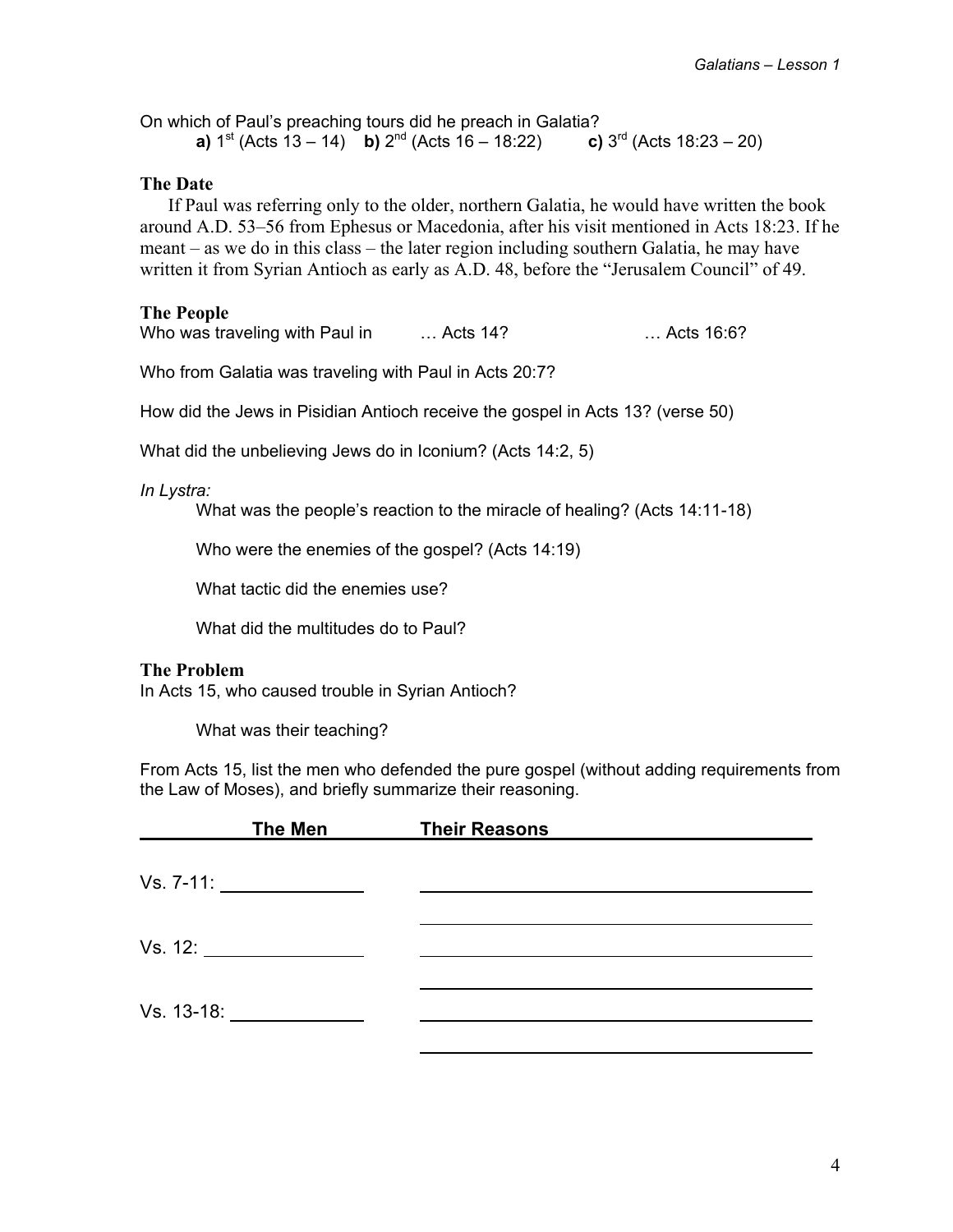## **Gullible-atians**

How does Paul introduce himself in Galatians 1:1?

How does this compare to the two different ways he was viewed by the crowd in Lystra?

How might his introduction be related to the purpose of the book as a whole?

From whom were the Galatians turning? (Vs. 6)

How were the Galatians "called"? (Compare 2 Thessalonians 2:13-14.)

#### **A Different Gospel Which Is Not Another**

Is there more than one gospel? (Vs. 6-7)

How were some people "troubling" the Galatians? (Vs. 7)

What is the meaning of "accursed"? (Vs. 8-9)

In light of Paul's statements in verses 8-9, what can we conclude about the gospel of Christ?

What does Paul say about his motivation as a preacher in verse 10?

#### **False Apostles, False Prophets, False Teachers, and False Angels**

Now the Spirit expressly says that in latter times some will depart from the faith… *– 1 Timothy 4:1-5* 

As early as the first century, we read about "false apostles" (Revelation 2:2; cp. 2

Corinthians 12:12), and the New Testament also warns about false prophets:

<sup>1</sup>Beloved, do not believe every spirit, but test the spirits, whether they are of God; because many false prophets have gone out into the world....<sup>3</sup> every spirit that does not confess that Jesus Christ has come in the flesh is not of God. And this is the spirit of the Antichrist, which you have heard was coming, and is now already in the world. *– 1 John 4:1-3* 

There are preachers who know the truth, but refuse to preach it for fear of losing their jobs. Others are simply teaching as doctrines the commandments of men. (Matthew 15:9; Isaiah 29:13;Titus 1:14) Still others are teaching doctrines of demons and are speaking lies in their hypocrisy. Some want a following of their own.

[Paul speaking] After my departure savage wolves will come in among you, not sparing the flock. <sup>30</sup> Also from among yourselves men will rise up, speaking perverse things, to draw away the disciples after themselves. *– Acts 20:29-30* 

<sup>5</sup>Some indeed preach Christ even from envy and strife  $\ldots$  <sup>16</sup>  $\ldots$  from selfish ambition, not sincerely… *– Philippians 1:15-17* 

The mystery of lawlessness is already at work....  ${}^{9}$ The coming of the lawless one is according to the working of Satan, with all power, signs, and lying wonders,  $^{10}$  and with all unrighteous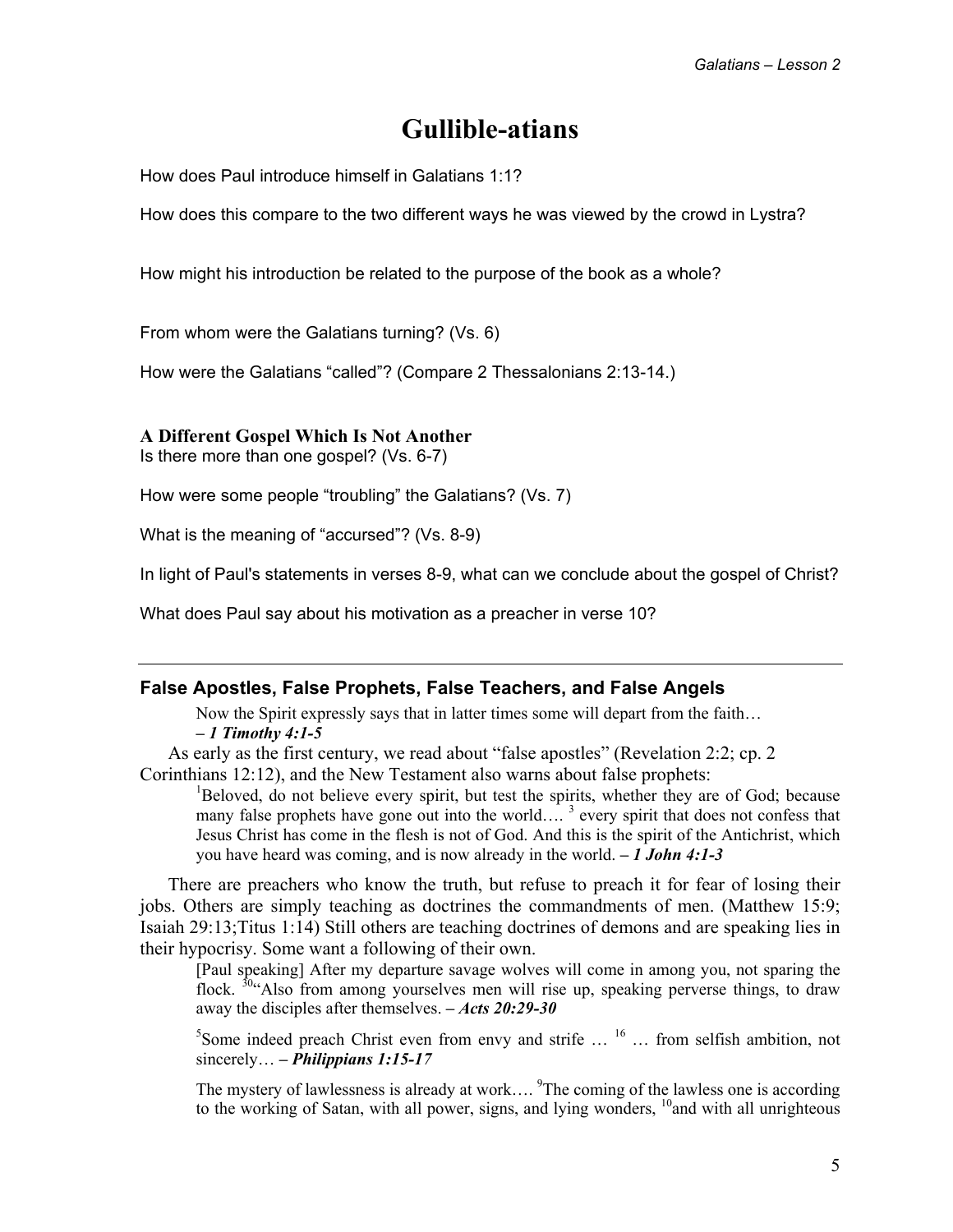6

deception among those who perish, because they did not receive the love of the truth, that they might be saved. *– 2 Thessalonians 2:7-10* 

Many deceivers have gone out into the world who do not confess Jesus Christ as coming in the flesh. This is a deceiver and an antichrist. *– 2 John 1:7* 

Concerning true and false angels, **the Law of Moses** was "appointed through angels by the hand of a mediator" (Galatians 3:19; "spoken through angels," Hebrews 2:2, "ordained by angels" Acts 7:38, 53; cp. Deuteronomy 33:2; Psalm 68:17) Similarly, an angel of Jesus revealed **the book of Revelation** to the apostle John. (Revelation 1:1) Two other major world religions claim to be founded by the work and words of angels:



#### **Mormonism** - The false angel Moroni

 As the story goes, a mortal named Moroni II had completed the compilation and writing of the Book of Mormon on gold plates which he buried, and he later returned to earth as a resurrected being and prepared Joseph Smith to receive and translate the gold plates.

 He first appeared to Joseph Smith on the night of September 21-22, 1823 (JS—H 1:29-49; D&C 128:20), and thereafter counseled with him in several reappearances until the book was published in 1830. During that time, he instructed Joseph Smith, testified to the Three Witnesses of the Book of Mormon, and otherwise assisted in the work of restoring the gospel.

A Statue Of The Angel Moroni, by Cyrus Dallin (1891; cast bronze, gilded; 12'), on the Salt Lake Temple in Salt Lake City.

 *-- http://www.lightplanet.com/mormons/basic/bom/people/moroni\_2\_angel\_eom.htm, 10/28/05* 

**Islam** – The true angel Gabriel, used for false purposes

"The religion started in Mecca, when the angel Jibril (a.k.a. Jibreel; Gabriel in English) read the first revelation to Muhammad." *-- http://www.religioustolerance.org/isl\_intr.htm, 10/28/05 (For a good contrast between the Islamic account of Gabriel's supposed actions and the Biblical accounts, see http://answering-islam.org.uk/Index/G/gabriel.html.)* 

Remember that an angel supposedly told the (unnamed) prophet in 1 Kings 13 something that contradicted God's previous instructions (and something that he likely wanted to hear). The prophet was killed by God's doing when he acted on that false message.

Finally, remember that "Satan himself transforms himself into an angel of light," and that "his ministers also transform themselves into ministers of righteousness, whose end will be according to their works." *– 2 Corinthians 11:15* 

List some ways in which people pervert the gospel nowadays (some messages which would make the gospel different).

 • •

Don't leave the pure gospel for ANYthing!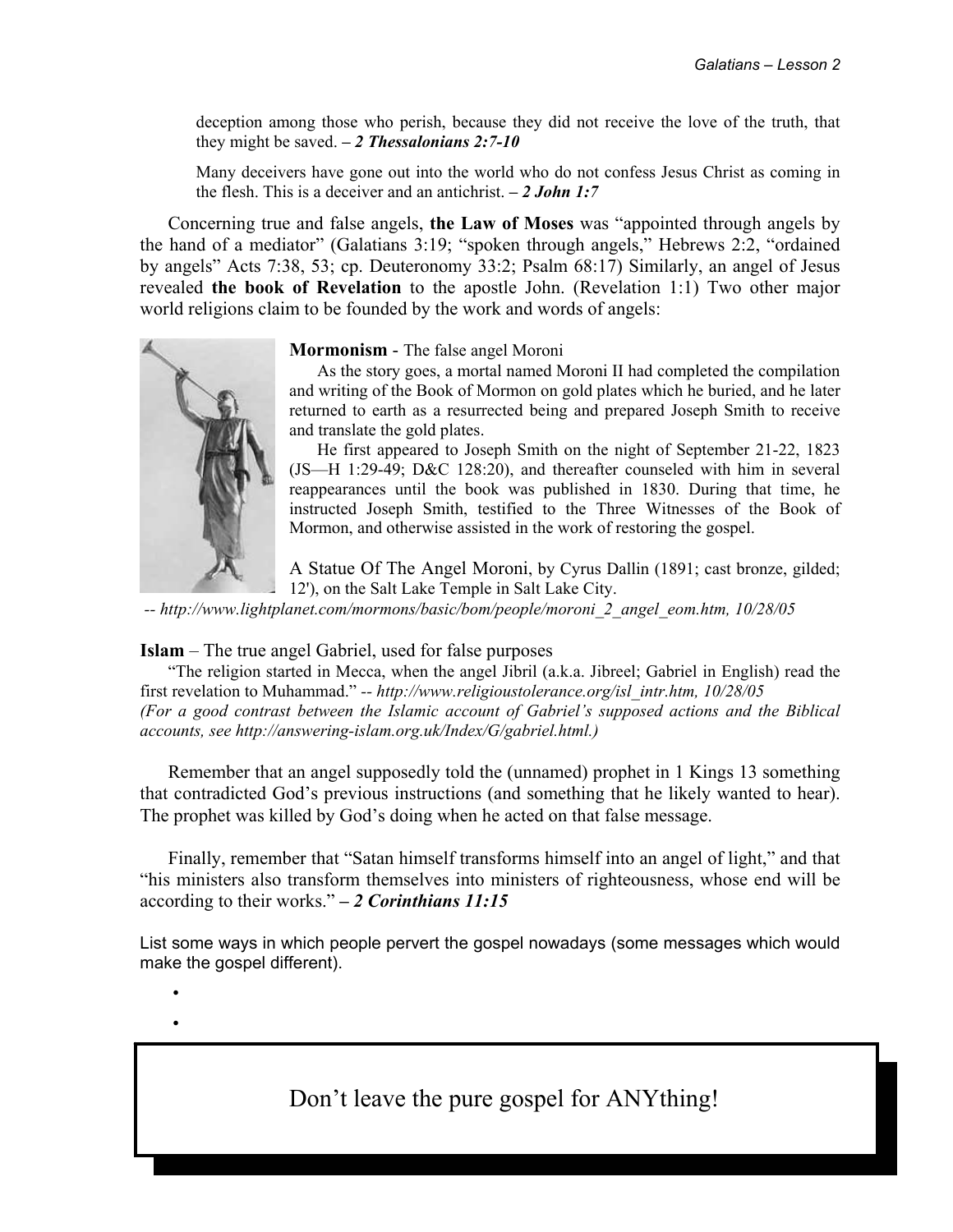#### **When God Changes His Mind**

"The Strength of Israel will not lie nor relent. For He is not a man, that He should relent." *– 1 Samuel 15:29* 

Such a passage, taken out of context, could be used to incorrectly teach that God never changes His mind. A brief glance at the following events, however, tells us otherwise:

God twice stated His intention to destroy the Israelites and make a new and mightier nation of Moses [at Sinai (Exodus 32:1-14), and upon the spies' reporting on Canaan (Numbers 14:1- 20)]. Notice that such action would not have broken any of the promises that God had made to Abraham, and both times, God relented of this disaster in response to Moses' prayer.

Hezekiah's death was imminent, and he was told to set his house in order. When he prayed, this outcome was delayed for 15 years. (Isaiah 38:1-8) Notice that the same prophet who warned him of his death also told him directly about the postponement.

So God does, indeed, sometimes state plans which He later changes. In fact, a key message of the prophet Jeremiah was that the people could avert the disaster promised by God by turning from their evil ways (i.e., repenting). In Jeremiah 18:5-10, God twice uses the phrase, "I will relent." For example,<br><sup>7</sup> "The instant I speak concerning a nation and concerning a kingdom, to pluck up, to pull

down, and to destroy it, 8 "if that nation against whom I have spoken turns from its evil, I will relent of the disaster…."

This is consistent with the way in which blessings and curses were originally pronounced on those under the Old Covenant, conditioned upon their obedience or rebellion. (Deuteronomy 28, 30)

Speaking of the Old Covenant, one of the greatest changes of all time – the change of covenants from old to new – happened according to God's plan, according to prophecy. (Jeremiah 31:31-34) This change may be prefigured in Moses' life. God once told Moses to strike a rock in order to get water (Exodus 17:5-6), but on a later occasion told him to speak to a rock. (Numbers 20:7-12) Each was an instruction for the occasion, a one-time rule. God changed His "law," if you will, and Moses had to follow the new instruction, not the old.

In the same way that the change of covenants was planned, so also was the change in the earthly structure of God's kingdom. The church was not an afterthought; it was in His eternal purpose (Ephesians 3:8-11; Also cp. Psalm 2, Isaiah 2, Daniel 2 and Joel 2 with Acts 2.)

On some matters, then, God changed His mind in response to people's actions. Other matters involving God's dealings with man changed according to His will.

Some things that were decided by God *never changed!* In such cases, God specifically tells us that His decision is final. So it is with the passage cited at the top of this page. "The Strength of Israel will not lie nor relent" was said when "<sup>28</sup> Samuel said to [Saul], 'The LORD has torn the kingdom of Israel from you today, and has given it to a neighbor of yours, who is better than you.'" (1 Samuel 15:28-29) Another clear example is the priesthood of Jesus, Scripture states, "The Lord has sworn and will not relent, You are a priest forever According to the order of Melchizedek." (Psalm 110:4; Hebrews 7:20)

So it is with the gospel. Paul's double-declaration in Galatians 1:6-9 teaches that the gospel of Christ had already been delivered, and that no one in heaven or on earth can change it, because God would never change it. (See also 2 Peter 1:3; Jude 1:3; Revelation 22:18-19.) This is in keeping with the predictions of the end of prophecy. (Zechariah  $12:10 - 13:3$ ; 1 Corinthians 13:8-13) Given the fact that only the apostles could pass on miraculous gifts (Acts 8:14-18), the end of prophecy occurred around the close of the first century, as the *written* revelation was completed. (See 1 Corinthians 4:6.)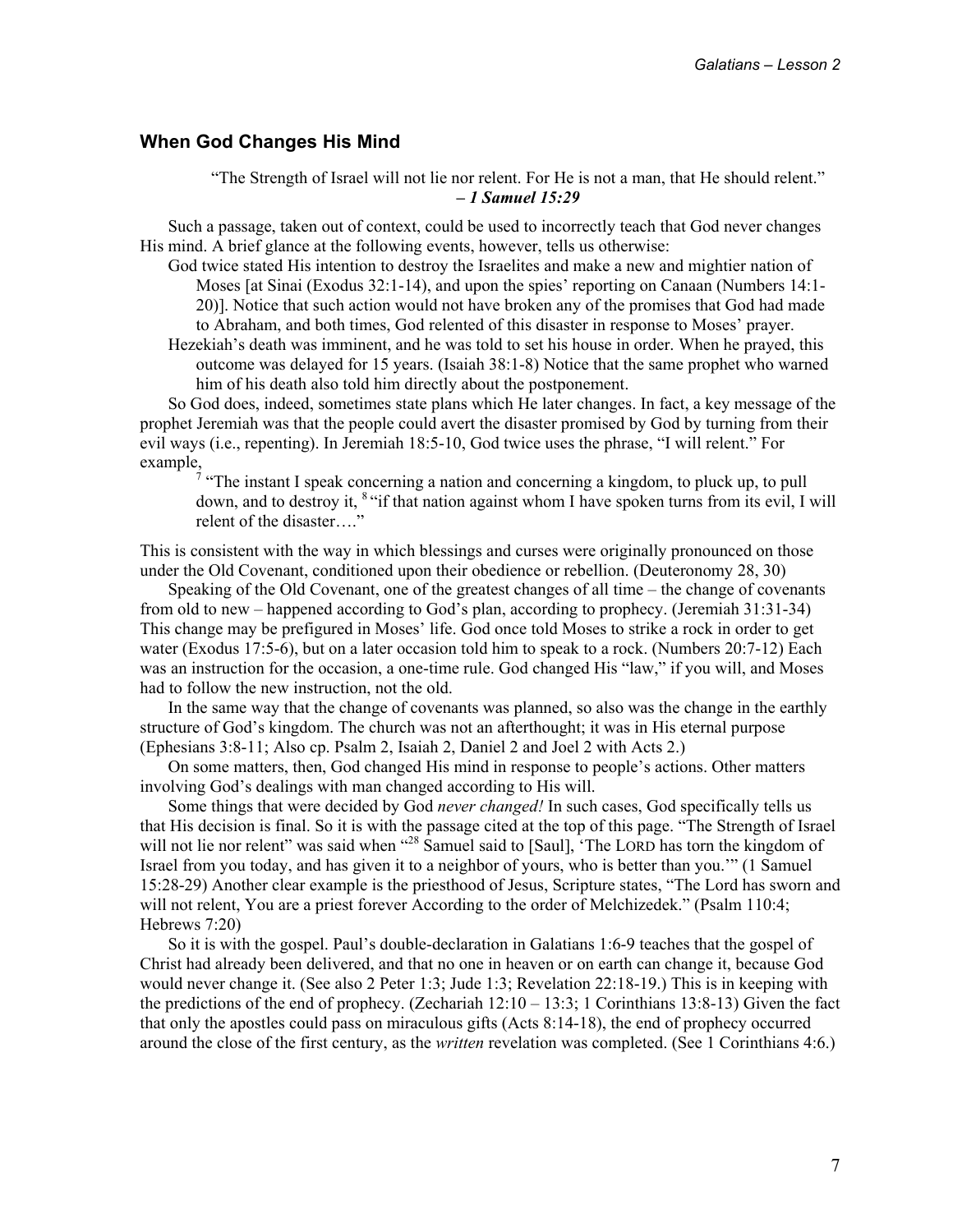## **The Gospel Is Not According To Man**

What does Paul claim was the source of the gospel which he preached? (1:12)

In light of the purpose of the book, why would the source of the gospel be important?

How does Paul describe his "former conduct in Judaism"? (Vs. 13-14) List some scriptures from the book of Acts which would substantiate his description.

Why would Paul cite his "former conduct"?

According to Paul, for what purpose did God "separate [him] from [his] mother's womb"? (Vs. 15-16)

Why does Paul relate his travels following his conversion?

What time interval transpired between Paul's conversion and his first visit to Jerusalem? (Vs. 18)

#### **Revelation and Inspiration**

While a writer can be inspired by a scene or an event or another person, the writers of the Scriptures were inspired *by God* (i.e., God-breathed; 2 Timothy 3:16). Paul says this about his "speech" and his "preaching":

We speak the wisdom of God in a mystery, the hidden wisdom which God ordained before the ages for our glory....<sup>9</sup>As it is written: "Eye has not seen, nor ear heard, Nor have entered into the heart of man The things which God has prepared for those who love Him."

 $10B$ ut God has revealed them to us through His Spirit. For the Spirit searches all things, yes, the deep things of God....<sup>12</sup>Now we have received, not the spirit of the world, but the Spirit who is from God, that we might know the things that have been freely given to us by God.  $13$ These things we also speak, not in words which man's wisdom teaches but which the Holy Spirit teaches, comparing spiritual things with spiritual. <sup>14</sup>But the natural man does not receive the things of the Spirit of God....<sup>15</sup>But he who is spiritual judges all things....<sup>16</sup>For "who has known the mind of the Lord that he may instruct Him?" But we have the mind of Christ. *– 1 Corinthians 1:1-16* 

God's message was once hidden; it was a mystery. He uncovered (i.e., revealed) it to selected men by the Holy Spirit by teaching them spiritual words (i.e., inspiring, or breathing into them). (This included bringing to their remembrance everything that Jesus had said – John 14:26; 16:12-15) The apostles then preached and wrote so that we, in turn, may know the wisdom of God. (Ephesians 3:3- 5) As discussed in the previous lesson, there is no room for further revelation beyond the Bible. (2 Peter 1:3; Jude 1:3; 1 Corinthians 4:6; Revelation 22:18-19.)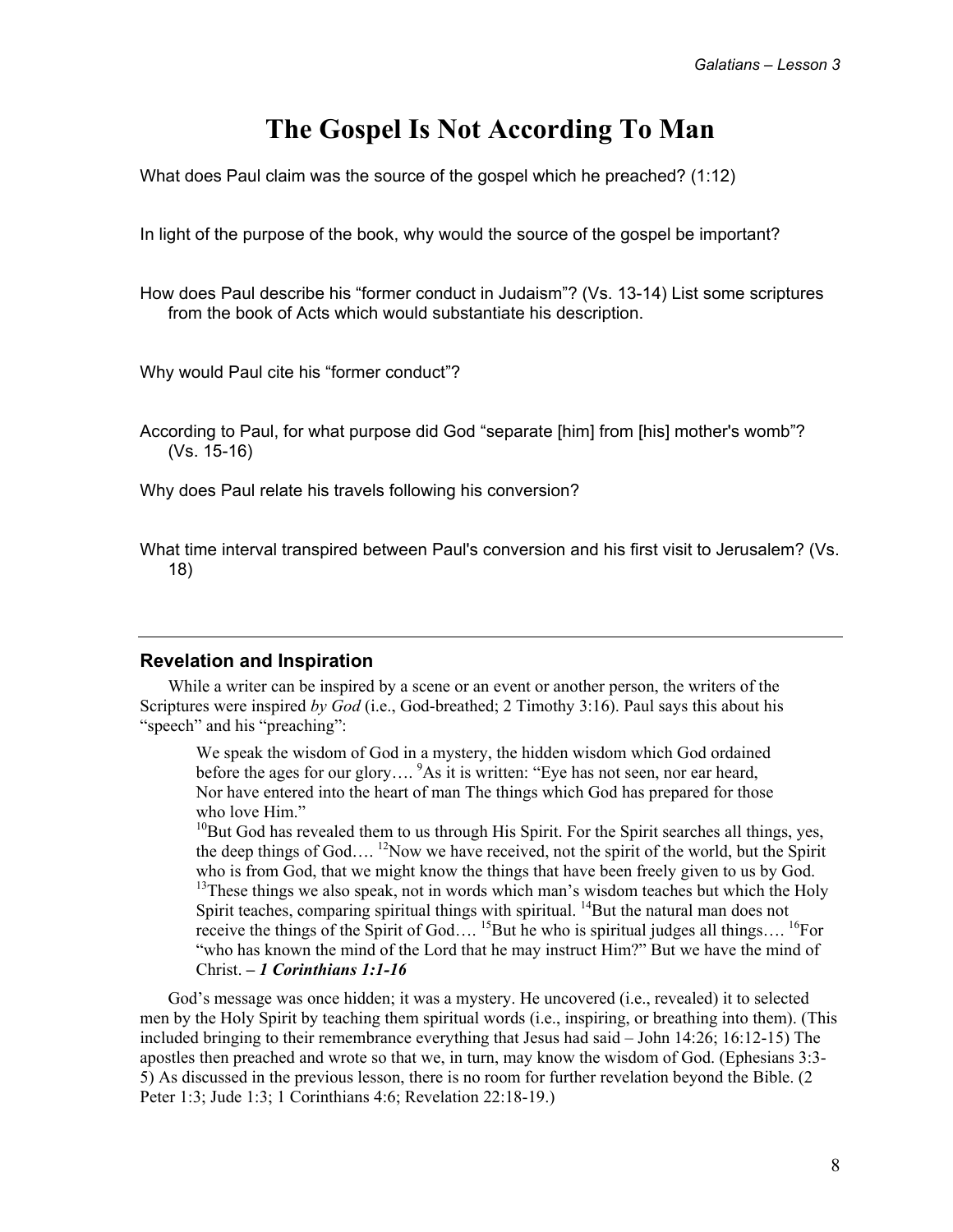#### **Predestination**

God "separated [Paul] from [his] mother's womb and called [him] through His grace." (Galatians 1:15) This raises some serious questions regarding people and their destinies. Does God pick our names for eternal salvation or destruction before we're born? Can we do anything to change our "pre-destiny"?

Consider Paul's life, and his statement in verse 15. Notice first that he's talking about his mission as a preacher, and not his eternal salvation – "that I might preach Him among the Gentiles." (Vs. 16) Second, consider how Jesus dealt with him. He allowed Paul in his younger years to persecute the church. So being "separated from the womb" did not force him to live correctly. Paul was living contrary to God's word, the "goads/pricks." (Acts 9:5) Even when Jesus appeared to him and "called him," and even though Jesus blinded him, He did not force Paul to obey. Jesus sent a preacher, who gave Paul instructions and commands. Finally, even after Paul accepted the mission to which he had been separated, he could have strayed from the mission, and could have been lost eternally. He made these statements:

"Not that I have already attained, or am already perfected; but I press on, that I may lay hold of that for which Christ Jesus has also laid hold of me. *– Philippians 3:12*, and

I discipline my body and bring *it* into subjection, lest, when I have preached to others, I myself should become disqualified. *– 1 Corinthians 9:27* 

Concerning predestination of our souls, consider this illustration: I'm having a *"Let's-Eat-Asparagus*" party! I've made all the preparations, and I know who will be there, before I even tell anyone about the party. *How?* By the specific, narrow purpose of my party, I have *predetermined* that some people will come, while many will not. I don't know the *names* of the ones who will come, but I know something about them – they like asparagus! Everyone is "predestined" to come (or not) based on his or her love for asparagus. So, I have *predestined a category of people,* rather than selecting individuals' names, and all are free to change their minds, if they want.

So it is with God. He's having a "Let's-Worship-The-Son" party. Everyone is invited, but only those who love the Son will come. We are predestined, not based on our works, but according to our faith. As our spiritual blessings are described in Ephesians 1, we read that "He chose us in Him before the foundation of the world… [and] predestined us to adoption as sons …." (Ephesians 1:3-5) Whoever will believe in Him and live for Him will belong to a special category, "in Him," will be adopted by Him, and will be conformed to the image of the Son. (Wonder how we get "into" Him? Read Galatians 3:26-29.)

Leave ANYthing and EVERYthing for the pure gospel!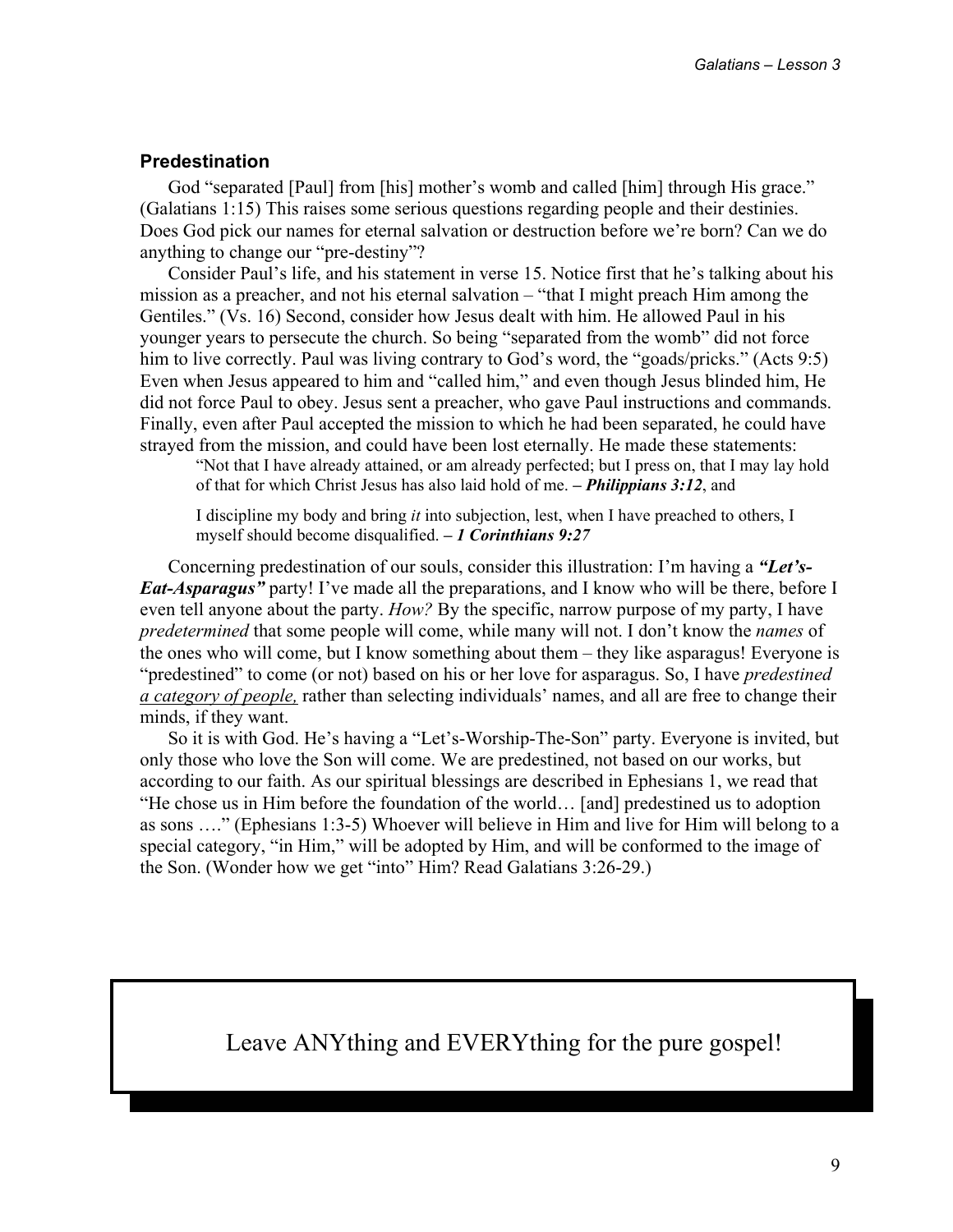|                                                                                                                                                              | Paul's Earliest Travels: Reconciling Acts and Galatians                                                                                                                                                                                                                                                                               |                                                                                                                                                                                                                               |                                                                                                                                                                                                                     |                                                                                                                                                                                                                                                                                     |
|--------------------------------------------------------------------------------------------------------------------------------------------------------------|---------------------------------------------------------------------------------------------------------------------------------------------------------------------------------------------------------------------------------------------------------------------------------------------------------------------------------------|-------------------------------------------------------------------------------------------------------------------------------------------------------------------------------------------------------------------------------|---------------------------------------------------------------------------------------------------------------------------------------------------------------------------------------------------------------------|-------------------------------------------------------------------------------------------------------------------------------------------------------------------------------------------------------------------------------------------------------------------------------------|
| to Damascus<br>From Jerusalem                                                                                                                                | Acts 8:1 Saul was consenting to [Stephen's]<br>death. <sup>3</sup> Saul made havoc of the church<br>Acts 9:1 Then Saul, still breathing threats and<br>murder <sup>2</sup> asked letters for him to the<br>synagogues of Damascus, so that if he found any<br>who were of the Way, whether men or women, he<br>might bring them bound | Acts 22:4 I persecuted this Way to<br>the death, biding and delivering into<br>prisons both men and women, $5 \ldots$<br>and went to Damascus to bring in<br>chains even those who were there to<br>Jerusalem to be punished. | Acts 26:10  Many of the<br>saints I shut up in prison;  and<br>when they were put to death, I<br>cast my vote against them. $^{11}$ I<br>persecuted them even to foreign<br>cities. $12$ I journeyed to<br>Damascus |                                                                                                                                                                                                                                                                                     |
| In Damascus and<br>Arabia for 3 years                                                                                                                        | Acts 9:3-17 (Saul believes and repents.)<br>9:18  [Saul] arose and was baptized.<br>(To Arabia at this time?)<br>19  Then Saul spent some days with the<br>disciples at Damascus.<br>(  or at this time?)<br>9:20 Immediately he preached the Christ $^{22}$<br>. in Damascus<br>( or at this time?)                                  | Acts 22:6-15 (Saul believes and<br><i>repents.</i> ) <sup>16</sup> "And now why are you<br>waiting? Arise and be baptized, and<br>wash away your sins, calling on the<br>name of the Lord."                                   | Acts 22:12-19 (Saul believes<br>and repents.)<br>Acts 26:20 [Saul] declared first<br>to those in Damascus                                                                                                           | Galatians 1:15 When it pleased God <sup>16</sup> to<br>reveal His Son in me , I did not immediately<br>confer with flesh and blood, <sup>17</sup> nor did I go up<br>to Jerusalem to those who were apostles before<br>me; but I went to Arabia, and returned again to<br>Damascus. |
| $1^{\rm st}$ Trip to Jerusalem                                                                                                                               | Acts 9:23-25 (Saul escapes from Damascus.)<br>9:26 When Saul had come to Jerusalem, he<br>tried to join the disciples; but they were all afraid<br>$27$ But Barnabas  brought him to the<br>apostles <sup>28</sup> So he was with them at Jerusalem                                                                                   | Acts 22:17 Now it happened, when<br>I returned to Jerusalem                                                                                                                                                                   | Acts 26:20  and in<br>Jerusalem, and throughout all the<br>region of Judea                                                                                                                                          | Galatians 1:18 Then after three years<br>[escapes Damascus - 2 Corinthians 11:32-33]<br>I went up to Jerusalem to see Peter, and<br>remained with him fifteen days.                                                                                                                 |
| $\mathbf{C}$<br>Tarsus                                                                                                                                       | Acts 9:29  the Hellenists  attempted to kill<br>[Saul]. <sup>30</sup> The brethren  brought him down to<br>Caesarea and sent him out to Tarsus.                                                                                                                                                                                       | Acts 22:18  Make haste and get<br>out of Jerusalem quickly, for they will<br>not receive your testimony'                                                                                                                      |                                                                                                                                                                                                                     |                                                                                                                                                                                                                                                                                     |
| To<br>Antioch                                                                                                                                                | Acts 11:25 Then Barnabas departed for Tarsus<br>to seek Saul. <sup>26</sup> And when he had found him, he<br>brought him to [Syrian] Antioch.                                                                                                                                                                                         |                                                                                                                                                                                                                               | Acts $26:20$ and then to the<br>Gentiles, that they should repent<br>$\ldots$                                                                                                                                       | Galatians 1:21 Afterward I went into the<br>regions of Syria and Cilicia. <sup>22</sup> And I was<br>unknown by face to the churches of Judea                                                                                                                                       |
| Jerus.<br>Trip 2                                                                                                                                             | Acts 11:29-30 [Disciples in Antioch] send<br>relief to  Judea  by Barnabas and Saul.<br>12:25 Barnabas and Saul returned [to Antioch]<br>with John Mark.                                                                                                                                                                              |                                                                                                                                                                                                                               |                                                                                                                                                                                                                     |                                                                                                                                                                                                                                                                                     |
| Acts 13 and 14 - Paul's First Preaching Trip: Starting in Syrian Antioch, covering Cyprus, Pamphylia, Pisidia and Lycaonia, then returning to Syrian Antioch |                                                                                                                                                                                                                                                                                                                                       |                                                                                                                                                                                                                               |                                                                                                                                                                                                                     |                                                                                                                                                                                                                                                                                     |
| Jerus<br>Trip 3                                                                                                                                              | Acts 15:2 [Because of the dispute with<br>Judaizers from Judea], [the disciples] determined<br>that Paul  should go to Jerusalem                                                                                                                                                                                                      |                                                                                                                                                                                                                               |                                                                                                                                                                                                                     | Galatians 2:1 Then after fourteen years I<br>went up again to Jerusalem with Barnabas, and<br>also took Titus with me.                                                                                                                                                              |
| Back to<br>Antioch                                                                                                                                           | Acts 15:30 [The letter] came to Antioch <sup>35</sup><br>Paul and Barnabas also remained in Antioch                                                                                                                                                                                                                                   |                                                                                                                                                                                                                               |                                                                                                                                                                                                                     | Galatians 2:11 Now when Peter had come<br>to Antioch                                                                                                                                                                                                                                |
|                                                                                                                                                              | Acts 15:36 - 18:22 - Paul's Second Preaching Trip: Starting in Syrian Antioch                                                                                                                                                                                                                                                         |                                                                                                                                                                                                                               |                                                                                                                                                                                                                     |                                                                                                                                                                                                                                                                                     |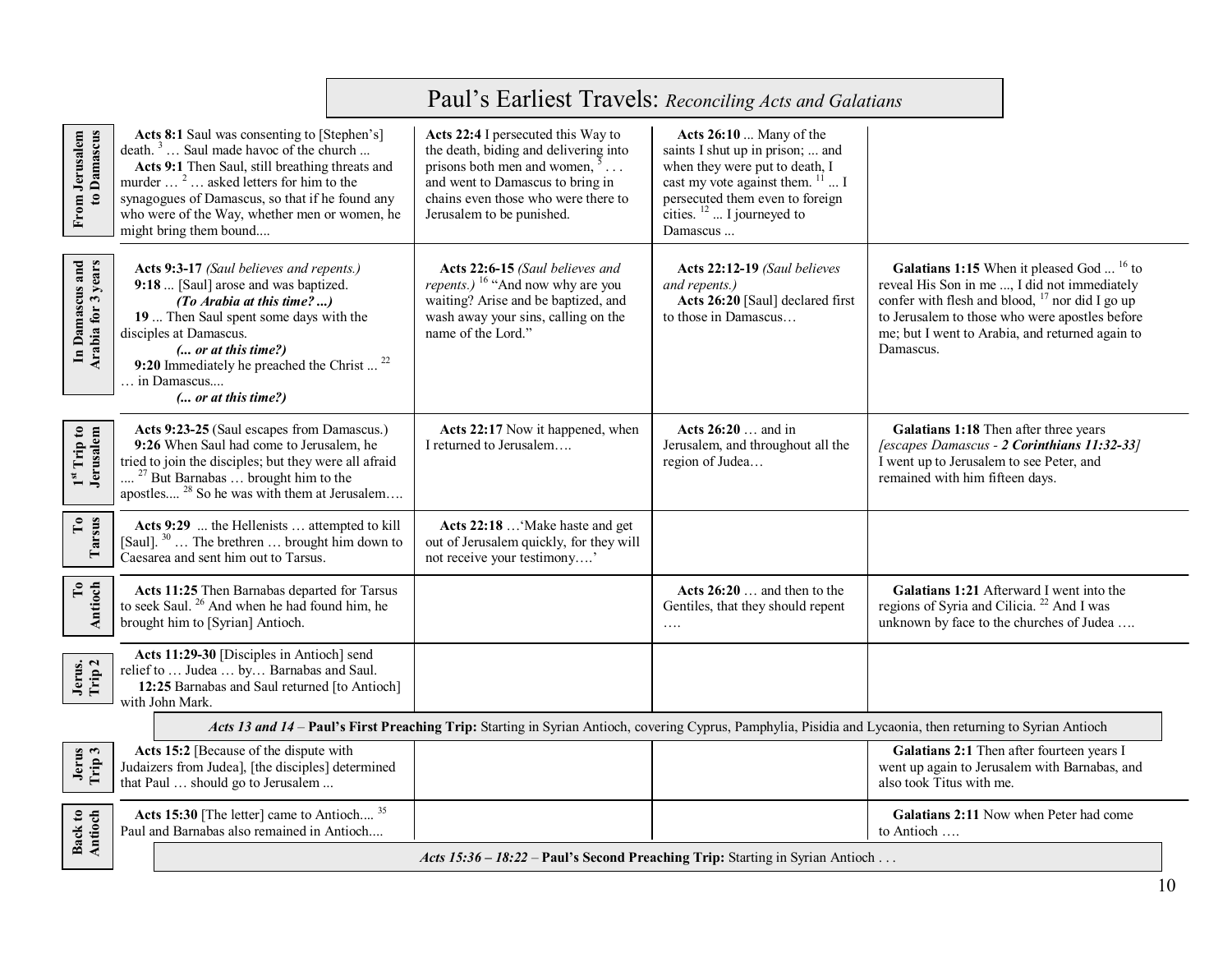## **I Went Up By Revelation**

- In the beginning of Galatians chapter 2, Paul speaks of a trip that he had made. Where and with whom did he go?
- Why did Paul make this trip, i.e., what was his purpose, and what made the trip necessary? (Vs. 2-4)
- Be prepared to discuss tactics that some people used (and still use) in trying to control others and impose their point of view. Think of methods that godly people used (and should still use).
- Compare Paul's statement in verse 2, "lest by any means I might run, or had run, in vain" to his writing of 1 Corinthians 9:24-27, and comment on whether or not a saved person can end up being lost eternally because of faithlessness or sin. (You might also want to consider Hebrews 6:1-8, James 5:19-20, and 2 Peter 2:20-22.)

How could false brethren have brought anyone into bondage? (Galatians 2:4)

Give some examples of "false brethren" we have to deal with nowadays.

- •
- •
- How did the apostles in Jerusalem show their agreement with the "gospel which Paul preached"? (Vs. 3, 7-9)
- How can we reconcile Paul's attitude toward circumcision in this text with his remarks in 1 Corinthians 9:19-23?

Consider Acts 16:1-3, and explain why Timothy was circumcised, but Titus was not.

Are there two different gospels, one for the uncircumcised and one for the circumcised? (Vs. 7, 9)

Find a phrase in verse 8 that is synonymous with "gospel for the circumcised."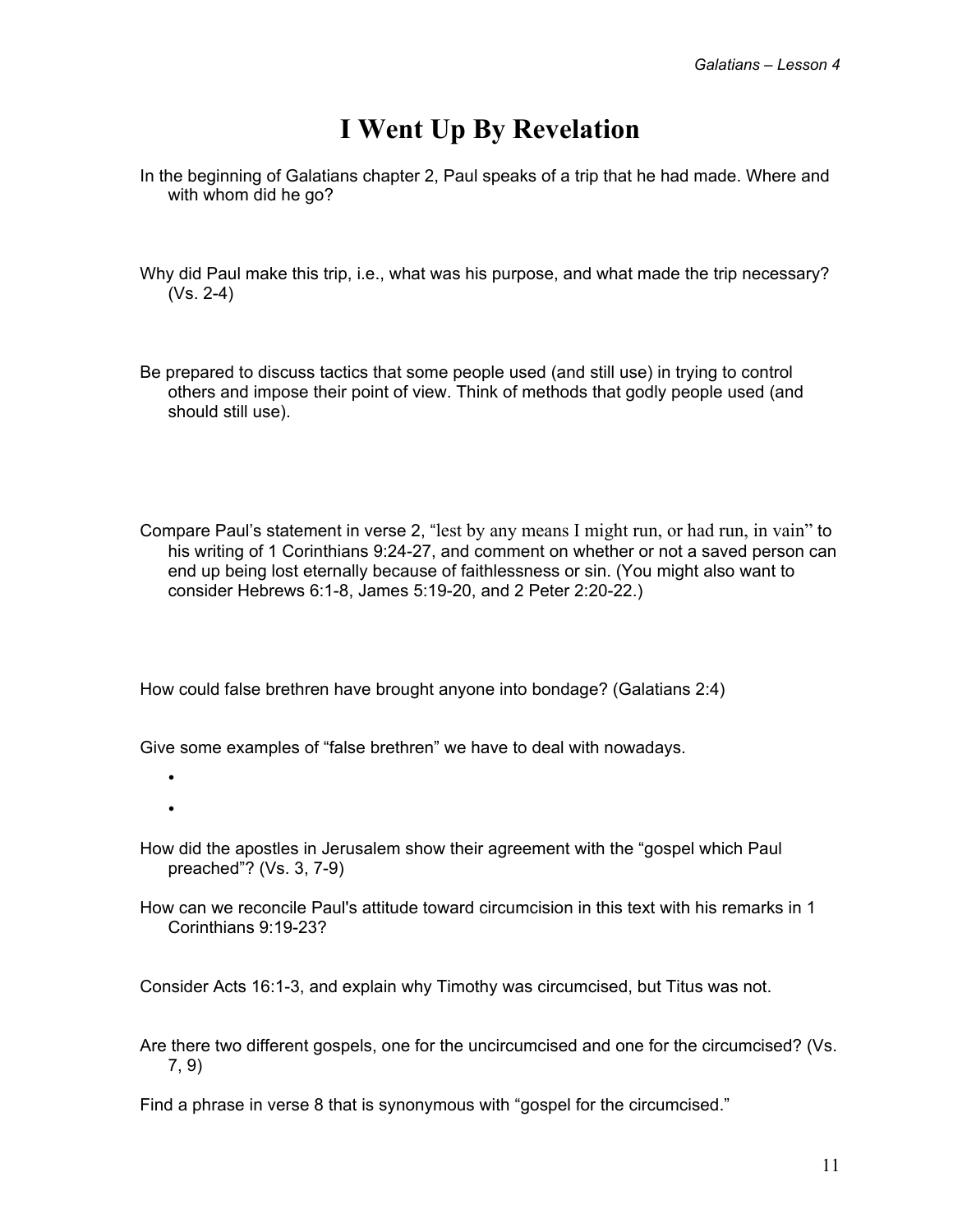It's ironic that the apostle who opened the door of the kingdom to the Gentiles – after all, he had the keys! (Matthew 16:19) – focused his ministry on the Jews. Remember that he stayed in Jerusalem with the other apostles and ministered in and around Jerusalem and Judea (Acts 8:1, 25; 9:32, 36; 11:2) until he fled following his imprisonment and near execution. (Acts 12:19)

It's equally ironic that the apostle who was a true Jew among Jews (Philippians 3:5) and who always went into the synagogues first in each city [Acts 13:5 (Salamis), 14 (Antioch); 14:1 (Iconium); 17:1 (Thessalonica), 10 (Berea), 17 (Athens); 18:4 (Corinth), 19 (Ephesus); etc.] had his ministry characterized as "the gospel for the uncircumcised." Preaching to the Gentiles was explicitly in Paul's mission (Acts 9:15), and the Jews' rejection of the gospel often resulted in Paul turning to preach to the more receptive Gentiles. (e.g., Acts 13:42-46)

#### **Personal Favoritism**

The "respect of persons" has never had a place in the gospel. "My brethren, do not hold the faith of our Lord Jesus Christ, the Lord of glory, with partiality." (James 2:1) Rich and poor, smart and simple, beautiful and common, blue and green must all be treated and judged the same. Jesus cautioned,

"Do not judge according to appearance, but judge with righteous judgment." *– John 7:24* 

Making "righteous judgment" involves looking beyond the superficial and the "appearance" (which would be showing partiality). The only basis on which we can make differing judgments is on the basis of people's various behaviors.

"On some have compassion, making a distinction;  $^{23}$  but others save with fear, pulling them out of the fire, hating even the garment defiled by the flesh." *– Jude 1:22-23* 

God Himself will judge us all using the same standard, Jesus' words (John 12:48), and we will receive differing judgments based on our response to those words.

God shows no partiality.  $354$ But in every nation whoever fears Him and works righteousness is accepted by Him." *– Acts 10:34-35* 

Discussing God's righteous judgment, we read that God

"will render to each one according to his deeds":  $7$  eternal life to those who by patient continuance in doing good seek for glory, honor, and immortality; <sup>8</sup>but to those who are selfseeking and do not obey the truth, but obey unrighteousness—indignation and wrath, <sup>9</sup>tribulation and anguish, on every soul of man who does evil, of the Jew first and also of the Greek;  $^{10}$ but glory, honor, and peace to everyone who works what is good, to the Jew first and also to the Greek. <sup>11</sup>For there is no partiality with God. – **Romans 2:6-11** 

List some times when we're tempted to show partiality in the church. Two aspects of 1 Corinthians 5:

• •

Other examples

- •
- •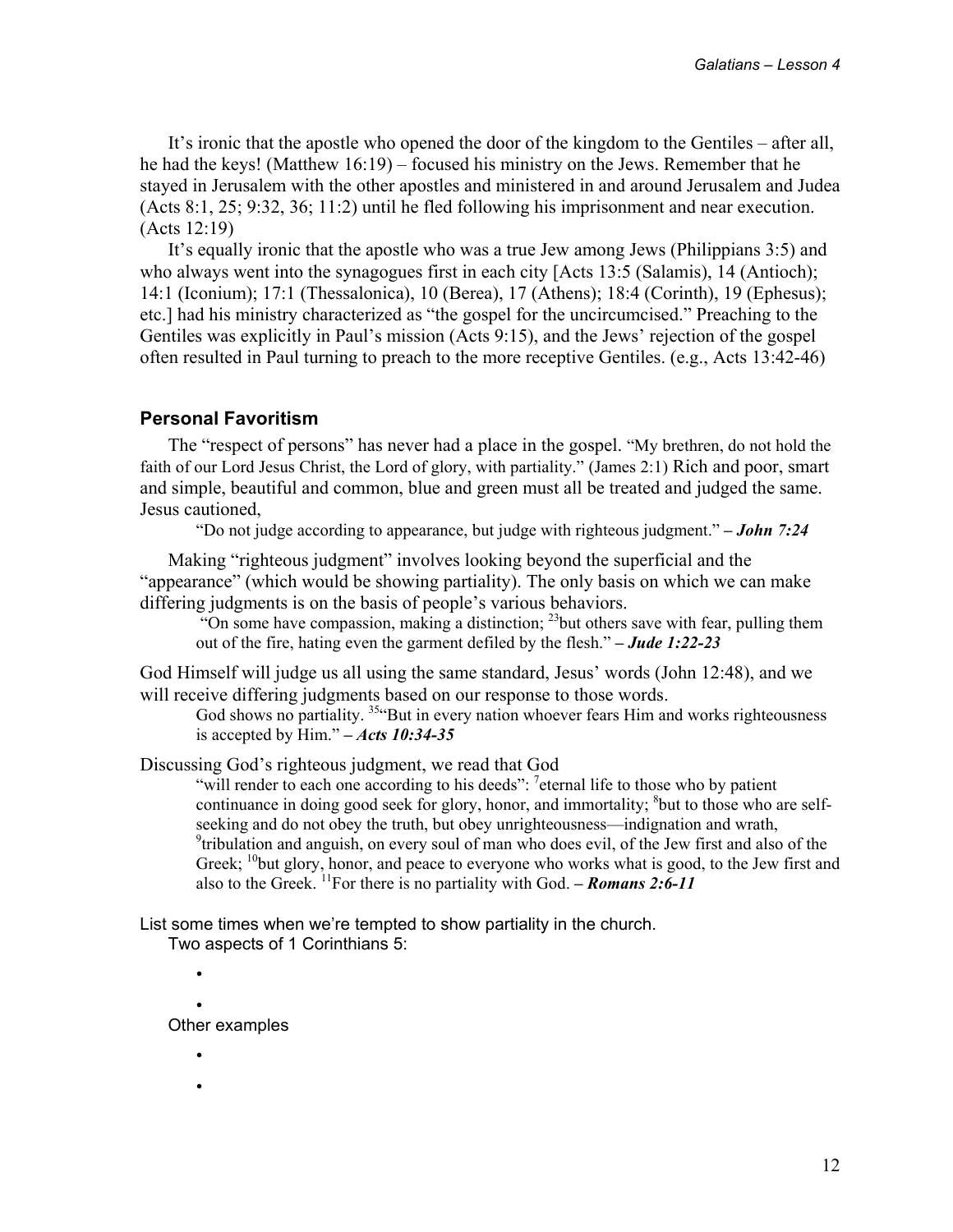## **I Withstood Him To His Face**

Why did Paul rebuke Peter? (Galatians 2:11-12)

Who else "played the hypocrite"? (Vs. 13)

Comment on Joses' character from the following passages:

Acts 4:36-37 - Acts 9:27 - Acts 11:23-24 - Acts 11:25 - Acts 11:30 - Acts 15:37 -

From Galatians 2:13 and 14, write two terms that describe the sin of Peter and those who followed him.

- •
- •

Think of examples nowadays when peer pressure leads us to sin.

- •
- •

*Help unravel Paul's rebuke of Peter:* 

In what way did Peter "live in the manner of Gentiles and not as the Jews"?

In what way did Peter "compel Gentiles to live as Jews"?

What reason does Paul give for the obedience of Jews to the gospel of Christ? (Vs. 15-16)

What does Paul say was his relationship to the Law of Moses? (Vs. 19)

When was Paul crucified with Christ? (Vs. 20)

What would be the consequence of righteousness coming by means of the law? (Vs. 21)

Why?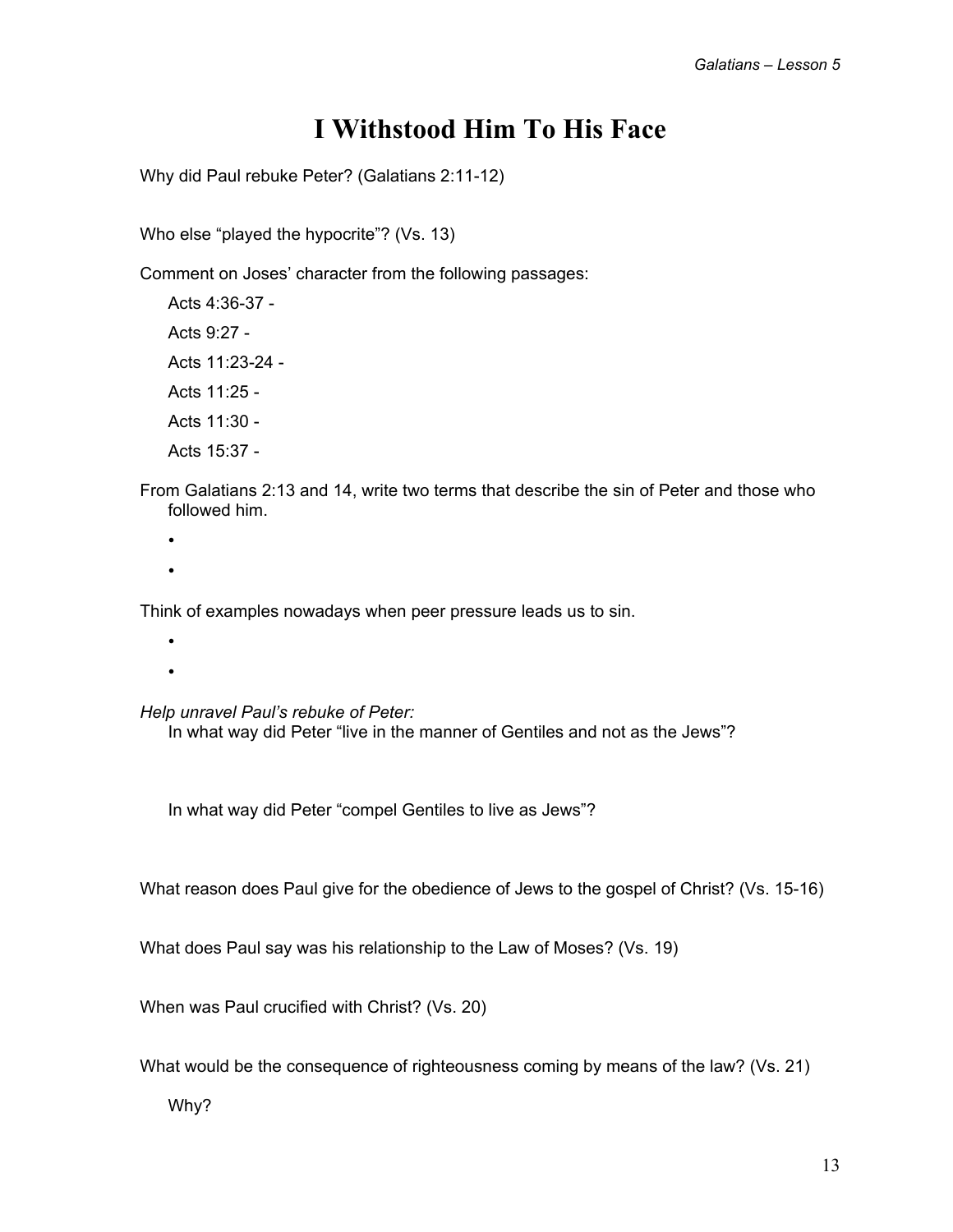#### **Peter's Problems and His Position**

Many people try to exalt Peter above the other apostles, and give him a position as the visible head of the Catholic Church, the "personal representative of Christ" on earth, i.e., the "vicar of Christ."4 Some, in an attempt to show that Peter does *not* hold such a position, point out Peter's foibles and mistakes during Jesus' earthly ministry, which are well documented in the gospel accounts. While he was zealous and devoted – and quicker to speak and act at times – he appears no stronger or more faithful than the other disciples.

But people who would exalt Peter correctly point out that these weaknesses (and even sins such as denying the Lord) were displayed *before* Jesus was resurrected, and before He gave the Great Commission and personal instructions to Peter (in John 21, after the resurrection). They go on to claim that, even after Jesus' ascension, Peter was not infallible, except when speaking "*ex cathedra* (Latin: from the chair, the Chair of Peter). When a Pope speaks from the chair (*cathedra*) of authority as the visible head of all Christians, his teaching is infallibly Christ's true teaching."<sup>5</sup>

But even after the resurrection and ascension, Peter never gave *himself* such a position (in contrast, see 1 Peter 5:1), and actively rejected the type of worship that the Popes (his supposed successors) now expect and accept. ("Stand up; I myself am also a man." Acts 10:25-26) And *Jesus* didn't give Peter that position, either, either when the disciples asked Jesus who was greatest in the kingdom (Matthew 18:1-4), or when the Holy Spirit revealed that "[we have] been built on the foundation of the apostles and prophets, Jesus Christ Himself being the chief corner*stone*…" (Ephesians 2:20; also 1 Peter 2:4-8)

The concept of a person being Christ's "representative on earth" – the "vicar of Christ" – is unbiblical at best, and blasphemous at worst. (Paul writes only about "ambassadors" for Christ in 2 Corinthians 5:20, which carries a different idea.) In the first place, the apostles faithfully completed their mission to be witnesses of what they had seen and heard, and to write down what the Holy Spirit revealed to them. God gave "some evangelists, and some pastors and teachers, <sup>12</sup>for the equipping of the saints for the work of ministry, for the edifying of the body of Christ." (Ephesians 4:11-12) There is no need for further revelation from God, so no one on earth needs to speak for Christ. (See also the other lessons in this series entitled "When God Changes His Mind" and "Revelation and Inspiration.")

Second, the apostles wanted us to follow their *examples* as well as their teachings. For instance, Paul wrote, "Imitate me, as I imitate Christ" (1 Corinthians 11:1; see also Philippians 4:9; 2 Timothy 3:10-11), and taught preachers, also, to "be an example to the believers in word, in conduct, in love, in spirit, in faith, in purity." (1 Timothy 4:12) No one, not even the apostles, and specifically not Peter, was above sinning. Therefore, no one is above being rebuked for his or her sins. (Note the instructions about rebuking an elder in 1 Timothy 5:19-21.) Peter's hypocrisy and need to be publicly rebuked for living inconsistently with the gospel (Galatians 2:11-14) demonstrate conclusively that no one is qualified to be Christ's personal representative on earth. Stated simply, no one can take Jesus' place, either in heaven or on earth!

So just what was Peter's position in the church? He was an elder in a local church. (1 Peter 5:1) Notice that he was not "the" elder, or the "chief" elder, but rather a "fellow elder." (His being an elder also tells us he was a husband and father.) And of course, he was an apostle, and so was one who worked miracles, had the authority to "bind and loose" (Matthew 18:18), and eye-witnessed to and taught people about Jesus. (Acts 4:33; 8:14-15; etc.) Peter, along with the other apostles and prophets, became part of the foundation of the church, of which Jesus is the chief cornerstone. (Ephesians 2:20) He was one of Jesus' closest friends on earth (Mark 5:37; 9:2; 13:3; 14:33; etc.), and was given the "keys to the kingdom." (Matthew 16:19) Using these "keys" he opened the door *– preached for the first time* – to Jews (on the day of Pentecost, Acts 2) and to Gentiles (to Cornelius and his household, Acts 10).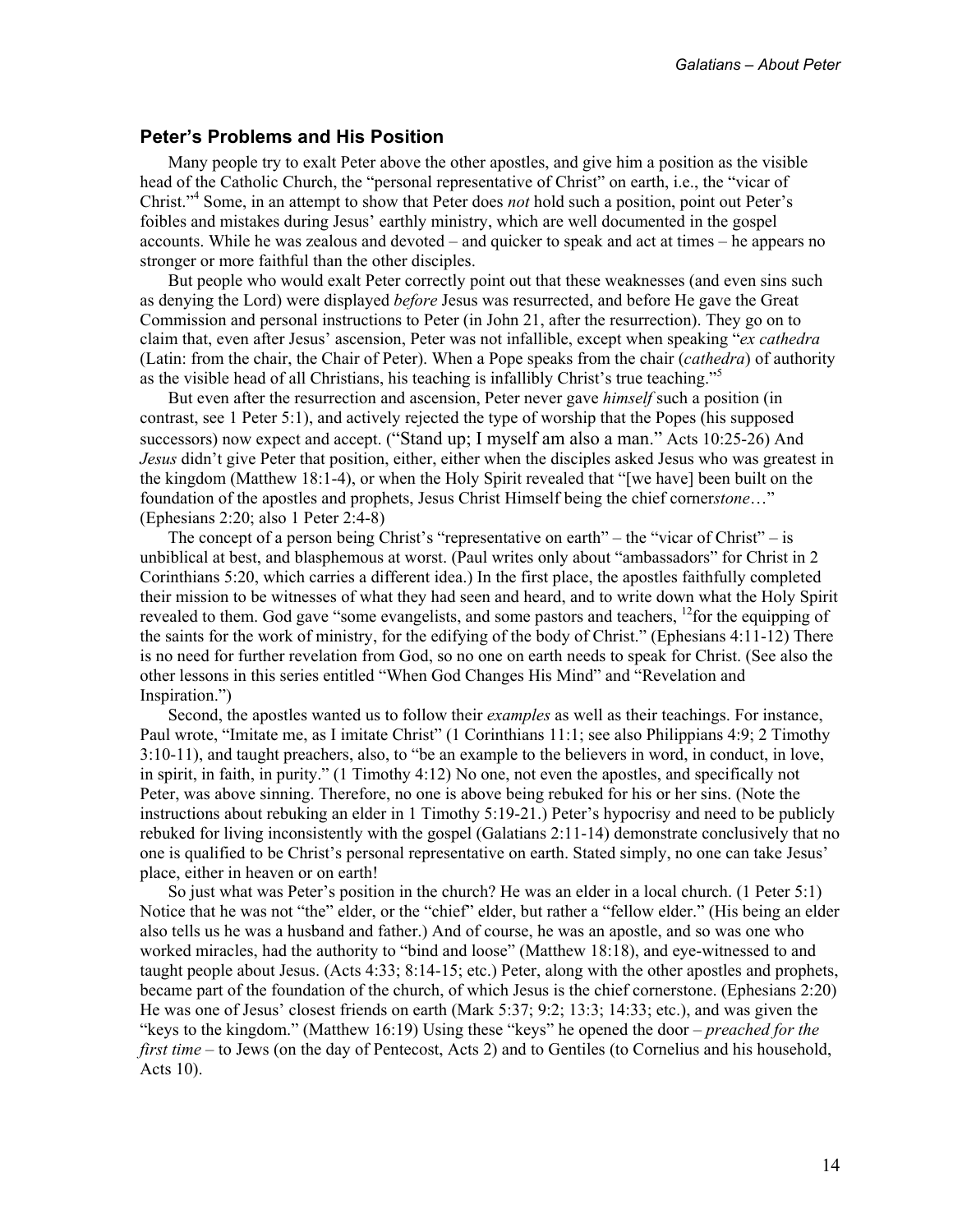## **Did You Receive The Spirit By The Works Of The Law?**

What is the connection between Galatians 2:21 and 3:1?

Except in the Nestle-Aland text, Galatians 3:1 reads, "Who has bewitched you that you should not obey the truth…" Paul is writing to Christians. In what sense might *they* not be obeying the truth?

What can we conclude from Paul's twice-stated chiding that the Galatians were "foolish"?

What is Paul's objective in asking the questions of verses 2-5?

From verse 5, identify an interesting difference between Jewish religious services (as practiced under the Law of Moses, and in the synagogues of that time) and New Testament church practices.

In what way was the gospel preached to Abraham? (Vs. 8)

How does Paul describe "those who are of faith"? (Vs. 7, 9)

From Deuteronomy 28, list a few *blessings* promised by the Law of Moses.

• • • •

Who is "under the curse"? (Galatians 3:10)

How does Paul show that no one is justified by the law? (Vs. 10-12)

From verses 13-14, describe a major difference between the law and the promise.

How did Jesus redeem us from the curse of the law?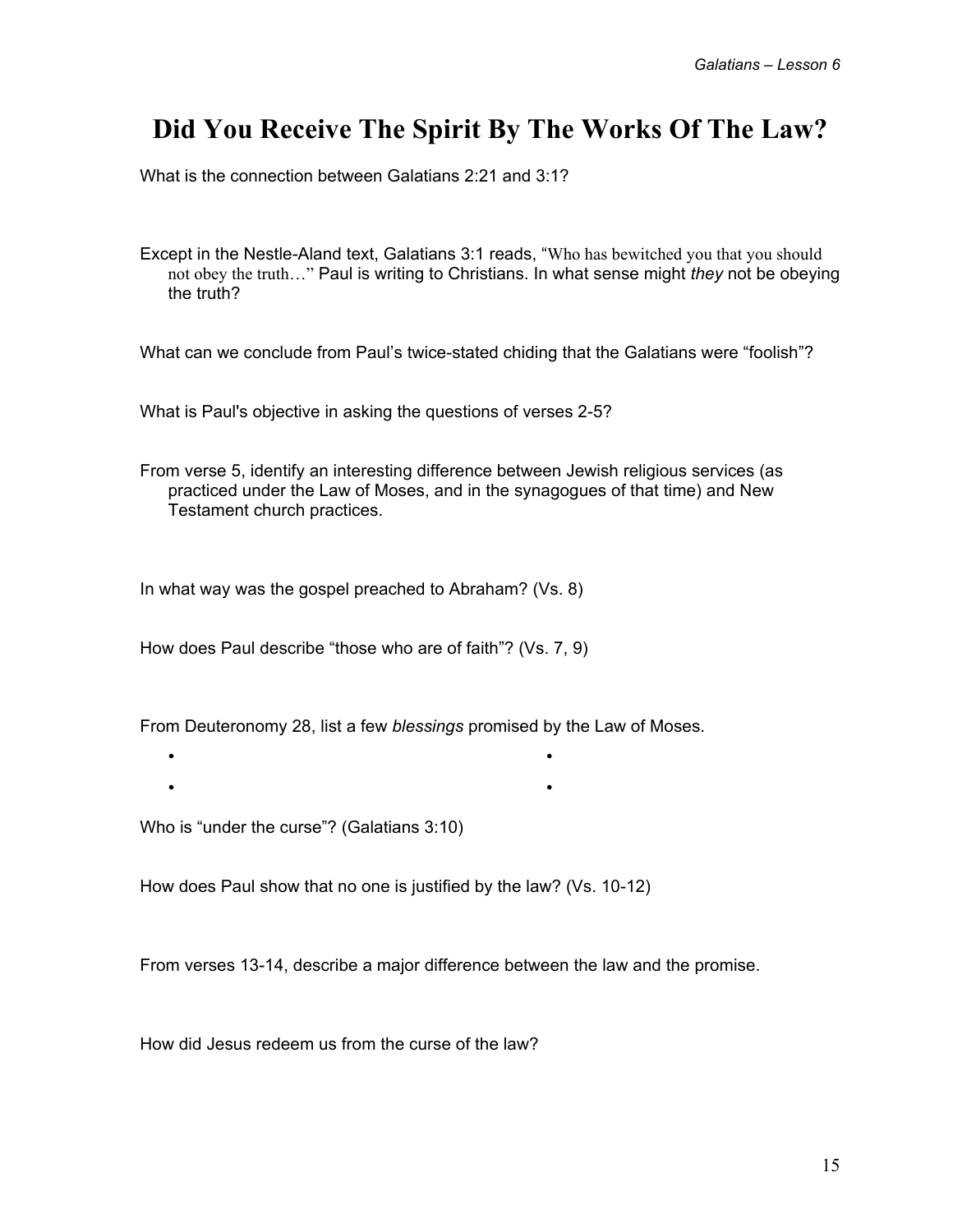#### **Some Things We Obey**

| <b>But rather</b>                                                      |
|------------------------------------------------------------------------|
| The word $(I$ <i>Peter</i> 3:1)                                        |
| The faith $(Acts 6:7)$                                                 |
| The truth (Romans 2:8; Galatians 3:1; 1 Peter 1:22)                    |
| The gospel (Romans 10:16; 1 Peter 4:17; 2 Thessalonians 1:8)           |
| That form of doctrine to which you were delivered <i>(Romans 6:17)</i> |
|                                                                        |

#### **Getting "In Line" – Being Justified**

**Definition: "Just/Justify/Justified"** – Observing rules; doing what is right; to be (or be pronounced, or to pronounce someone) righteous.

*Illustration:* With your word processor, you can "align center", like this,

 *or* 

"Align left," like the text in this definition, with the text lining up perfectly over on the left side, although the text on the right may be iagged or crooked.

> You can also "align right," by putting the text over here.

#### *Or you can*

"justify" the margins of something you're trying to type for a term paper or other project so you can see that the words, which in and of themselves would not naturally fit perfectly from one edge of the page to the other, are *made* to fit. It's not exactly the justification of faith, but it is, at least, undeserved, and is something that the words could not normally accomplish by themselves.

**Justification**, then, is the legal and formal acquittal from guilt; declaring something to be completely correct ("perfectly lined up on both sides"), or, in a moral sense, "righteous."

#### **The basis for our justification . . .**

 … cannot be our works, because all men, both Gentiles and Jews, have proven themselves unrighteous. (Romans  $1 - 3$ ) Left to ourselves, we are jagged on one (or both!) edges. As he does in Romans 4, Paul cites stories of Old Testament men of faith to show that, in fact, the basis for justification has *always* been *faith*, contrary, in spirit and in fact, to what the Judaizers were teaching.

*Illustration:* "So you want a math certificate..." If you think you're good at multiplication tables, you might think you deserve a certificate that says you know all the answers. However, as soon as you miss one difficult calculation, you see that you do not know all the answers. But you may receive my "Fancy Math Certificate" *anyway*, if you find someone with a calculator and trust that person to say the right answer for you. (So it is with justification. We cannot earn salvation – *we don't know all the answers* – but we can trust the Perfect and Sinless One to answer for us in the day of judgment!)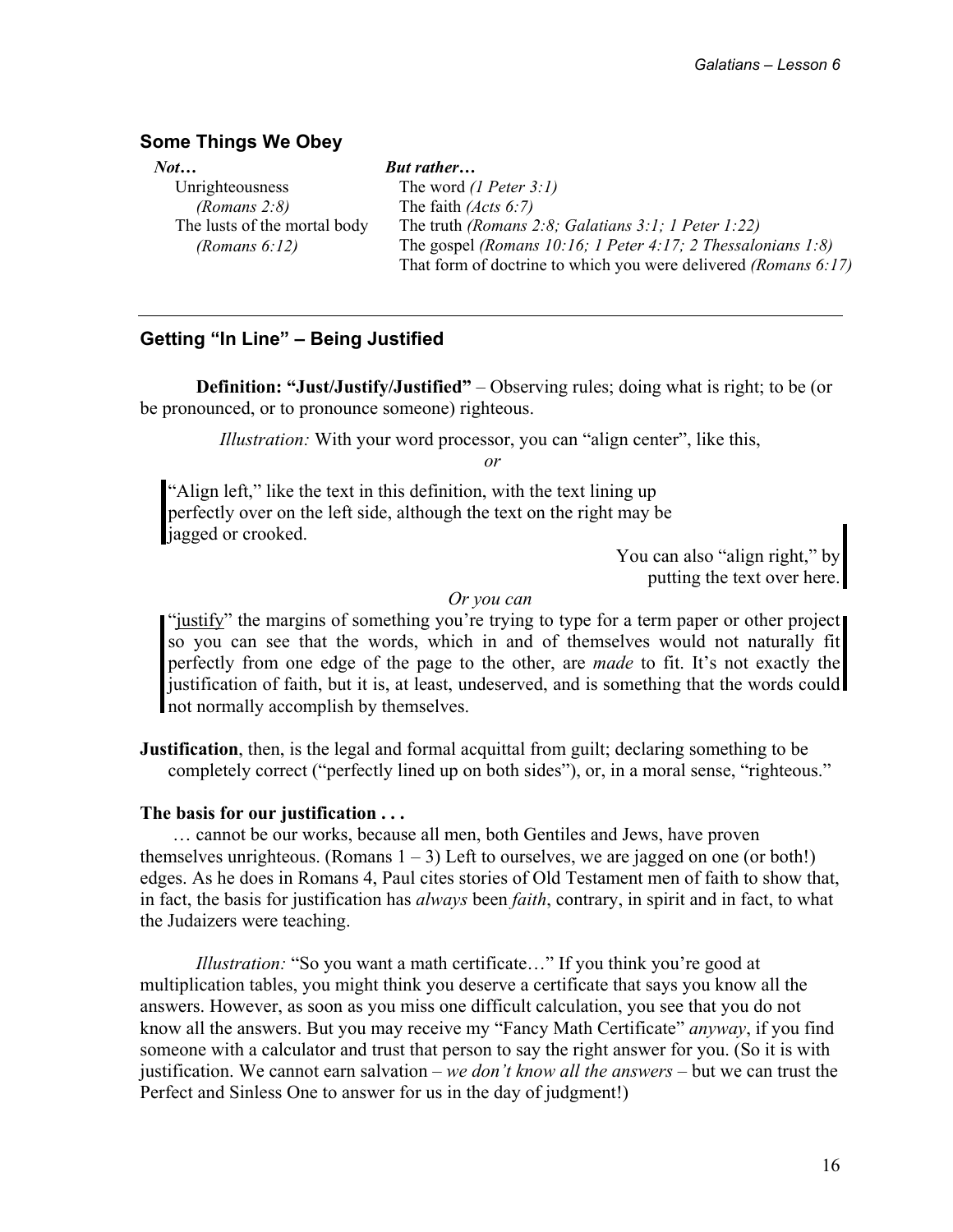Fancy Math Certificate

# You Know All The Answers!

(Okay, *you* don't really know the answers, but *you know who* does*!)*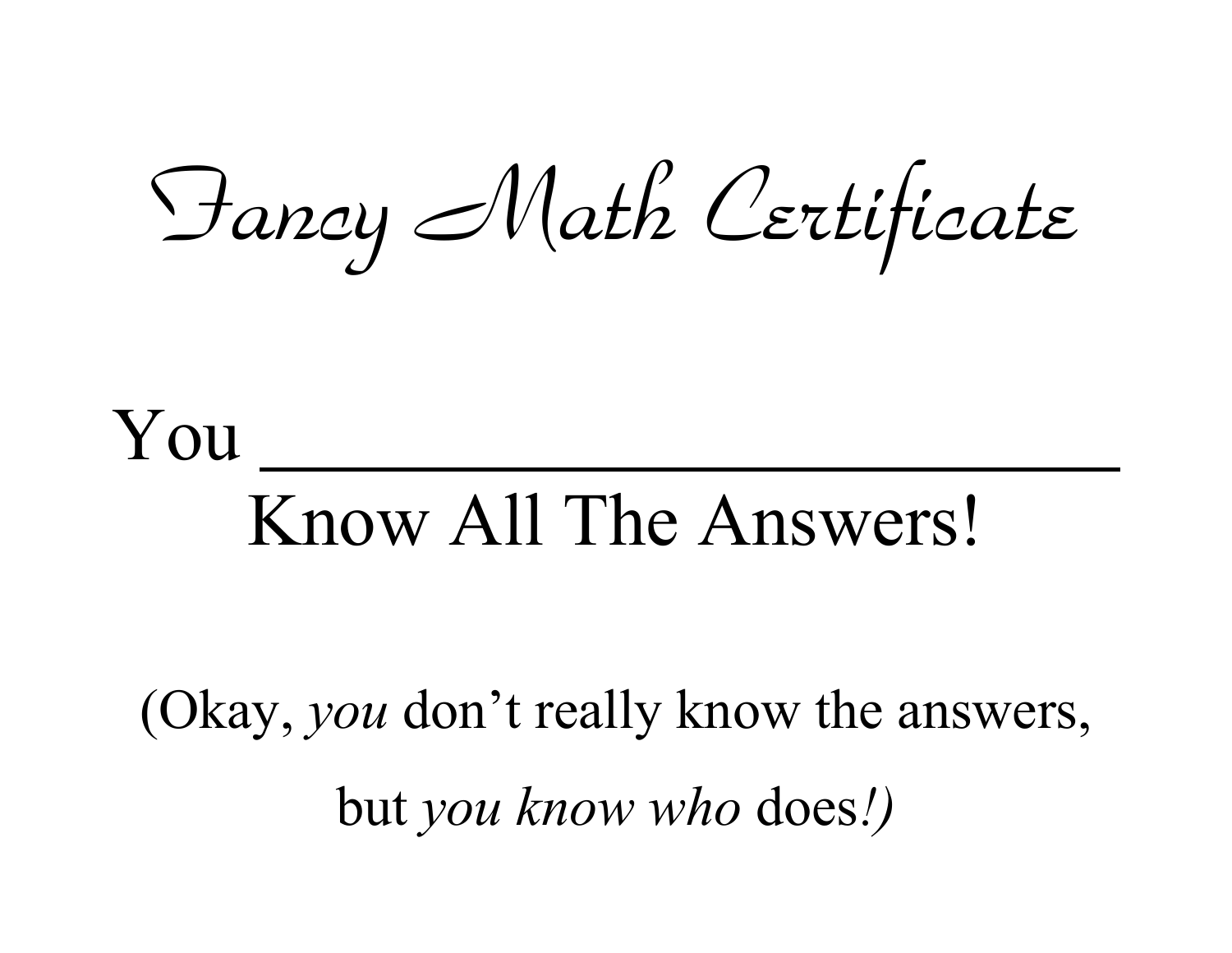#### **Paul Versus James: A Contradiction in Scripture?**

 The great religious reformer, Martin Luther, actually wanted to remove the book of James from the New Testament! Apparently he, like many who have lived after him, see a contradiction between the apostle Paul and James. After all, Paul writes that "If Abraham was justified by works, he has something of which to boast, but not before God." Then quoting from Genesis 15:6, Paul writes, "Abraham believed God, and it was accounted to him for righteousness." (Romans 4:2-3) However, James writes, "Was not Abraham our father justified by works…?" (James 2:21) Hopefully, the following notes will help us realize that there is no contradiction.

 First, we should notice that neither writer tries to exclude faith or "works." Notice that the two New Testament books which deal with grace perhaps more than any other (namely, Romans and Galatians) also speak of obedience and godly living. (Romans 6; Romans 12; Galatians 5 and 6; etc.) By the same token, the New Testament book that emphasizes the role of our obedience and works (namely, James) also speaks of the importance of maintaining a sincere and confident faith. (Chapter 1:6-8; chapter 2; etc.)

 Second, we need to understand how the terms "faith" and "works" are being used, and understand the point of the respective passages. Paul, in Romans 4, for example, is clearly discussing *the basis for justification.* (4:2 "If Abraham was justified by works….") That basis cannot be works, for all are condemned as sinners; our works are not perfect.

But James is not questioning whether our justification comes by faith, or by the Law of Moses. In other words, he is not discussing *the basis* for justification. Rather, he is talking about whether our faith is dead or alive. Notice that James says, "Faith by itself, if it does not have works, is dead" (2:20) and "faith without works is dead." (2:26) A key to understanding the different writers' perspectives is found in James 2:19: "You believe that there is one God. You do well. Even the demons believe – and tremble!" As W.E. Vine says in his *Expository Dictionary of New Testament Words*,

The two writers use the words 'faith' and 'works' in somewhat different senses. With Paul, faith is acceptance of God's word; with James, it is acceptance of the truth of certain statements about God (Vs. 19), which may fail to affect one's conduct. Faith, as dealt with by Paul, results in acceptance with God, i.e., justification, and is bound to manifest itself. … With Paul, works are dead works; with James they are life works. The works of which Paul speaks could be quite independent of faith; those referred to by James can be wrought only where faith is real, and they will attest its reality.

So with righteousness, or justification: Paul is occupied with a right relationship with God; James, with right conduct….

 Third, we should recognize that, as Vine again says, "The two writers have before them different epochs in Abraham's life – Paul, the event recorded in Genesis 15, James, that in Genesis 22." Genesis 15 was when God promised that Abraham would have descendents as numerous as the stars, before Abraham even had a son. Verse 6 says Abraham "believed in the Lord, and He accounted it to him for righteousness." Genesis 22 was after Abraham had had Isaac, and was told to offer him on the altar. When Abraham did according to God's word, God said, "...Now I know that you fear God." (22:12) Clearly, God "knew" this before, when He called Abraham out of his country and made the promises in Genesis 11:31 – 12:3. But Abraham's actions (that is, his "works"), as James argues, *perfected* or completed his faith. And God repeated the promises to Abraham in 22:15-18, explaining, "... because you have obeyed My voice."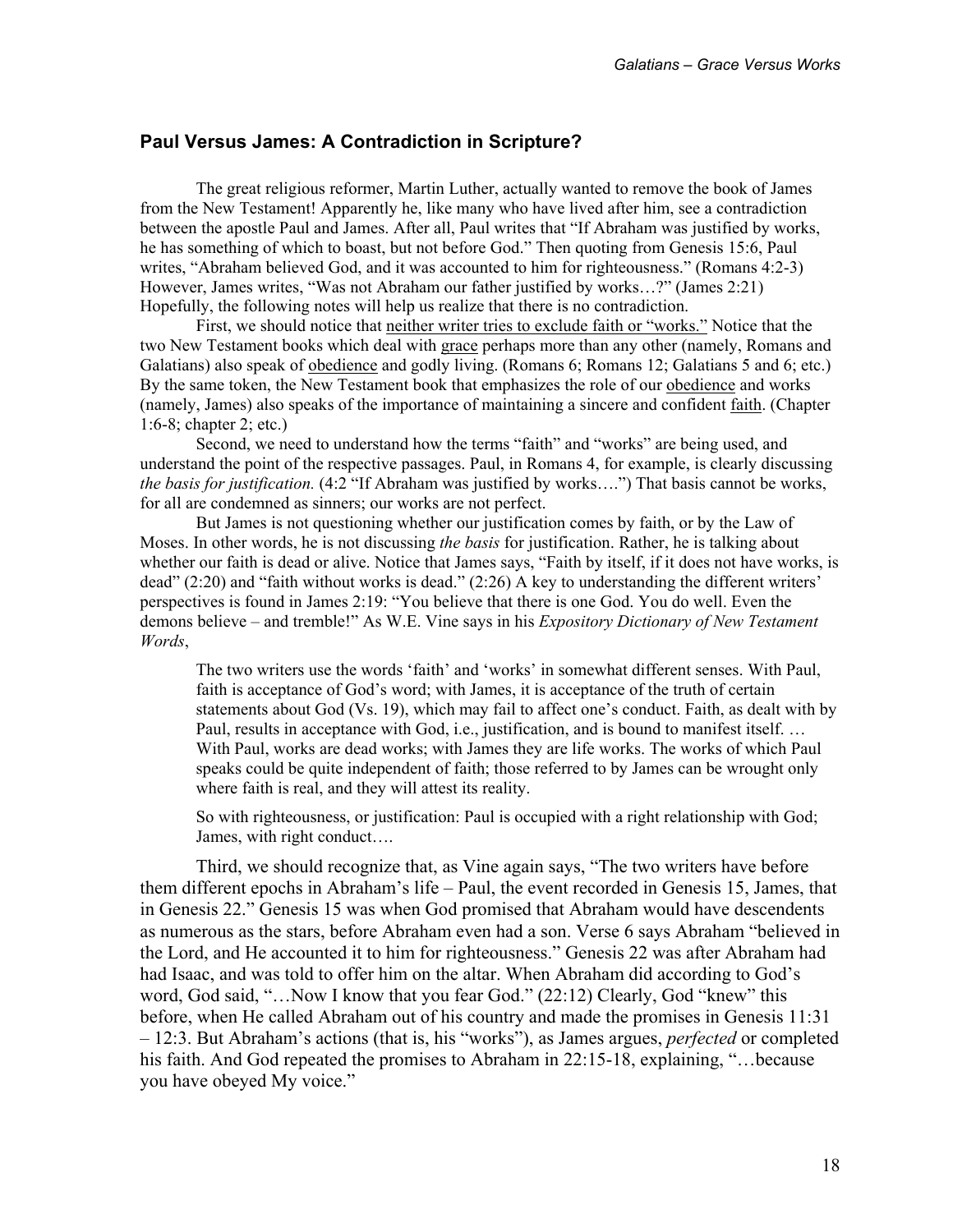## **What Purpose Then Does The Law Serve?**

What is the point of mentioning human covenants in Galatians 3:15?

*[Choose one.]* The quotation in verse 16 is from… **a.** Genesis 12:1-3 **b.** Genesis 15:4-6 **c.** Genesis 22:15-19

What does Paul say was the purpose of the Law of Moses in the following verses?

 *Galatians 3:22 – Vs. 23 – Vs. 24 –* 

What is one crucial thing the Law of Moses did *not* do? (Vs. 17)

In verse 17, what is "the covenant that was confirmed before by God"? (Compare Genesis 15:17-21)

What was to be the duration of the law? (Galatians 3:19, 23-25)

What evidence is there that "faith" has come? (Vs. 23-26)

How many of the Galatians had "put on Christ"? (Vs. 27)

Contrast Paul's use of the word "Seed" in verses 16 and 29.  *Vs. 16 - Vs. 29 -* 

Fill in the blanks:  $^{26}$ For you are all of God through  $\frac{1}{27}$  in Christ Jesus.  $^{27}$ For as many of you as were baptized Christ have \_\_\_\_\_\_\_\_\_\_\_\_\_\_\_\_\_\_\_\_\_\_\_ Christ.

What is the consequence of having been justified by faith rather than by the law? (Vs. 28- 29)

*Note: For a discussion of Paul's time reference, "430 years later," see page 30.*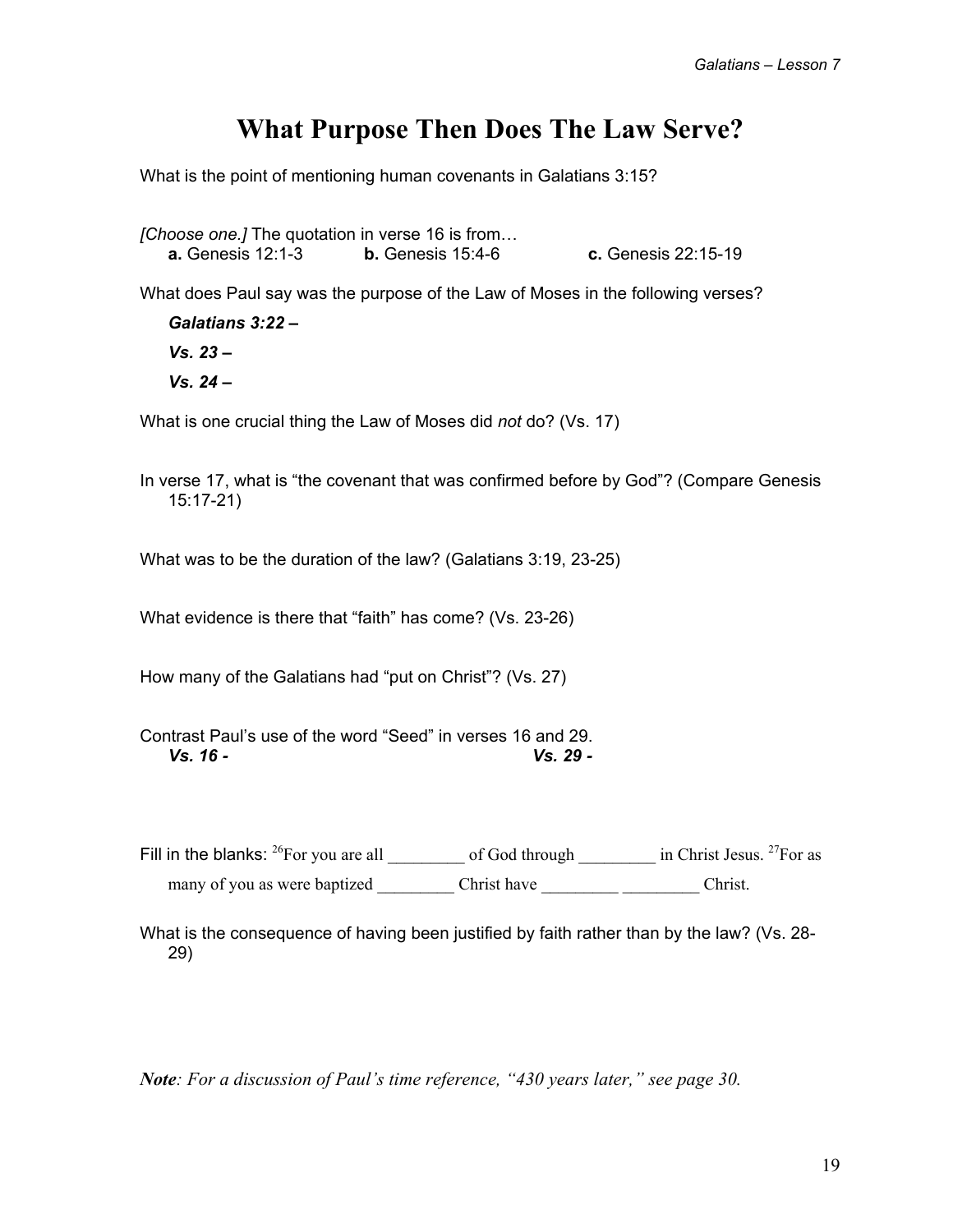## **God's Three Laws**

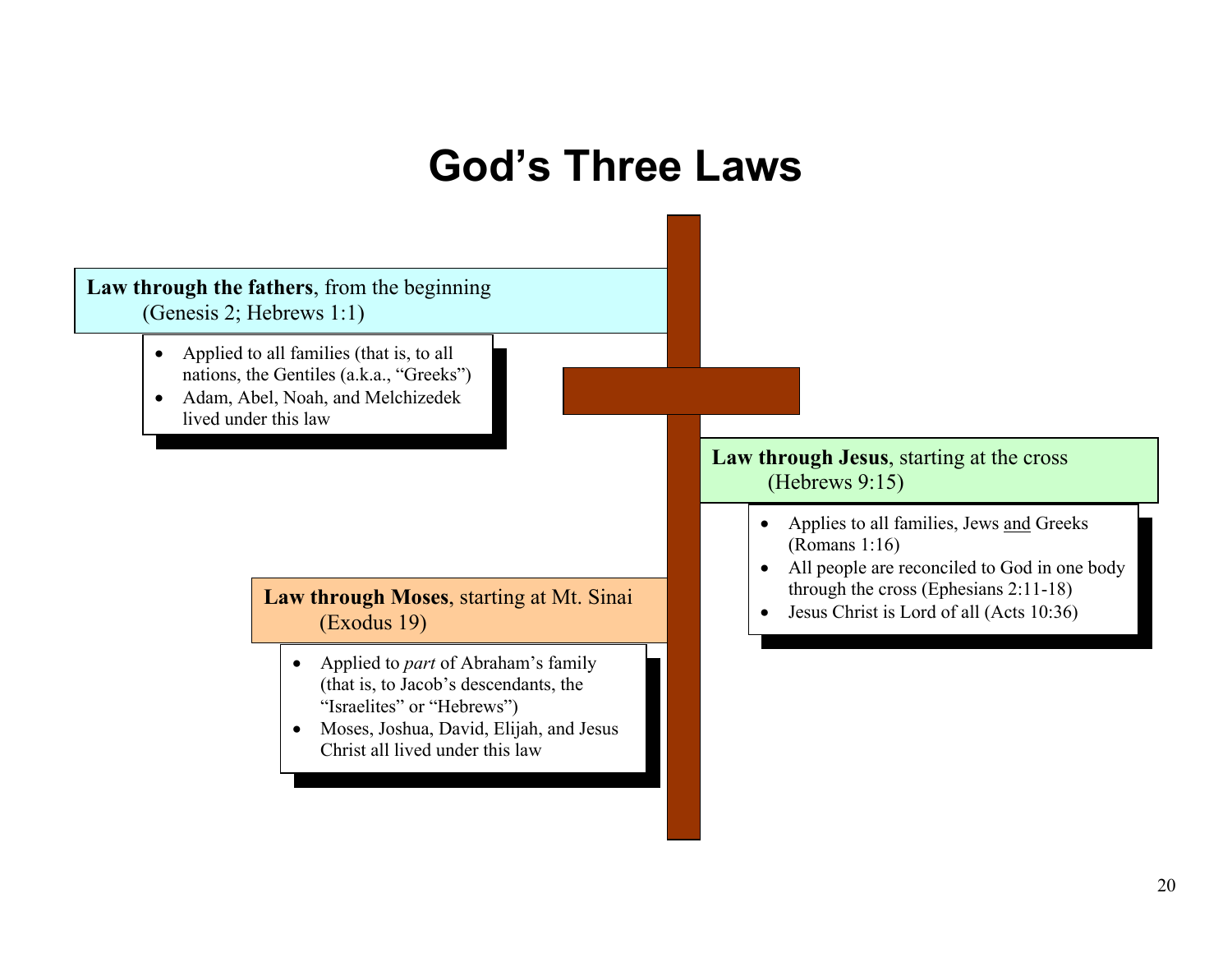

So, while it did not cancel the promise, the Law did not fulfill the promise to Abraham, either.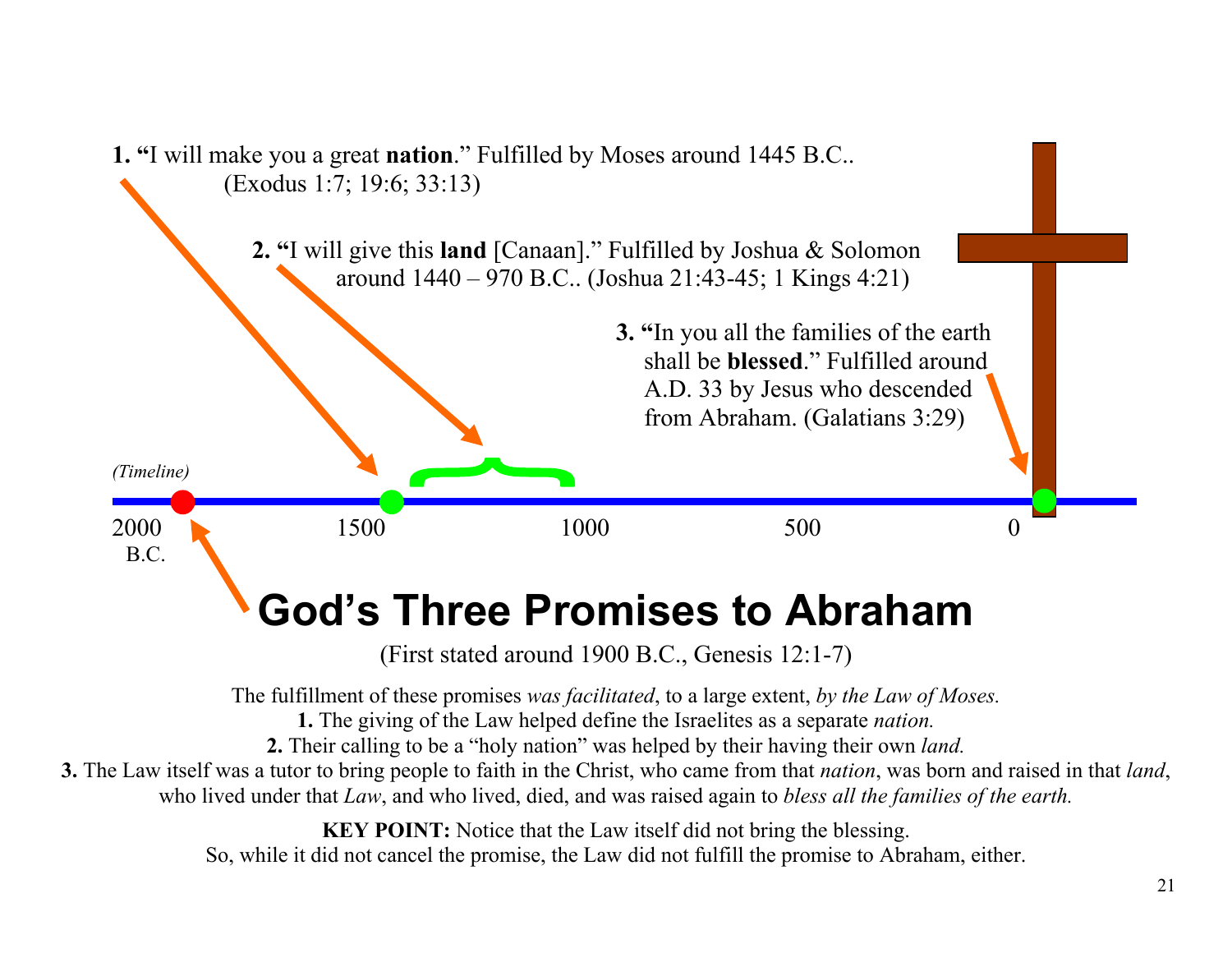## **Do You Desire Again To Be In Bondage?**

What is the difference between a son and a slave? (Galatians 4:1-2, 7)

According to verses 4-5, why did God send His Son?

 As long as someone is a "slave" he cannot be an heir. At what point in their lives were some of the Galatians "slaves"?

When were they set free and made sons?

Were Gentiles (other than proselytes) *ever* under the Law of Moses?

Turning again to the weak and beggarly elements (vs. 9) is on par with what practice from verse 8?

Name some "weak and beggarly elements" to which some people are in bondage.

- •
- •

From Romans 14, is it wrong to celebrate religious holidays?

List some key principles from Romans 14 which must be remembered on this topic.

- •
- •

Now reconcile the answer from Romans 14 with Paul's statement in Galatians 4:10-11.

What were the circumstances under which Paul had first preached to the Galatians?

In what sense was Paul "in labor" again? (Vs. 19)

Describe Paul's tone in the book up to this point.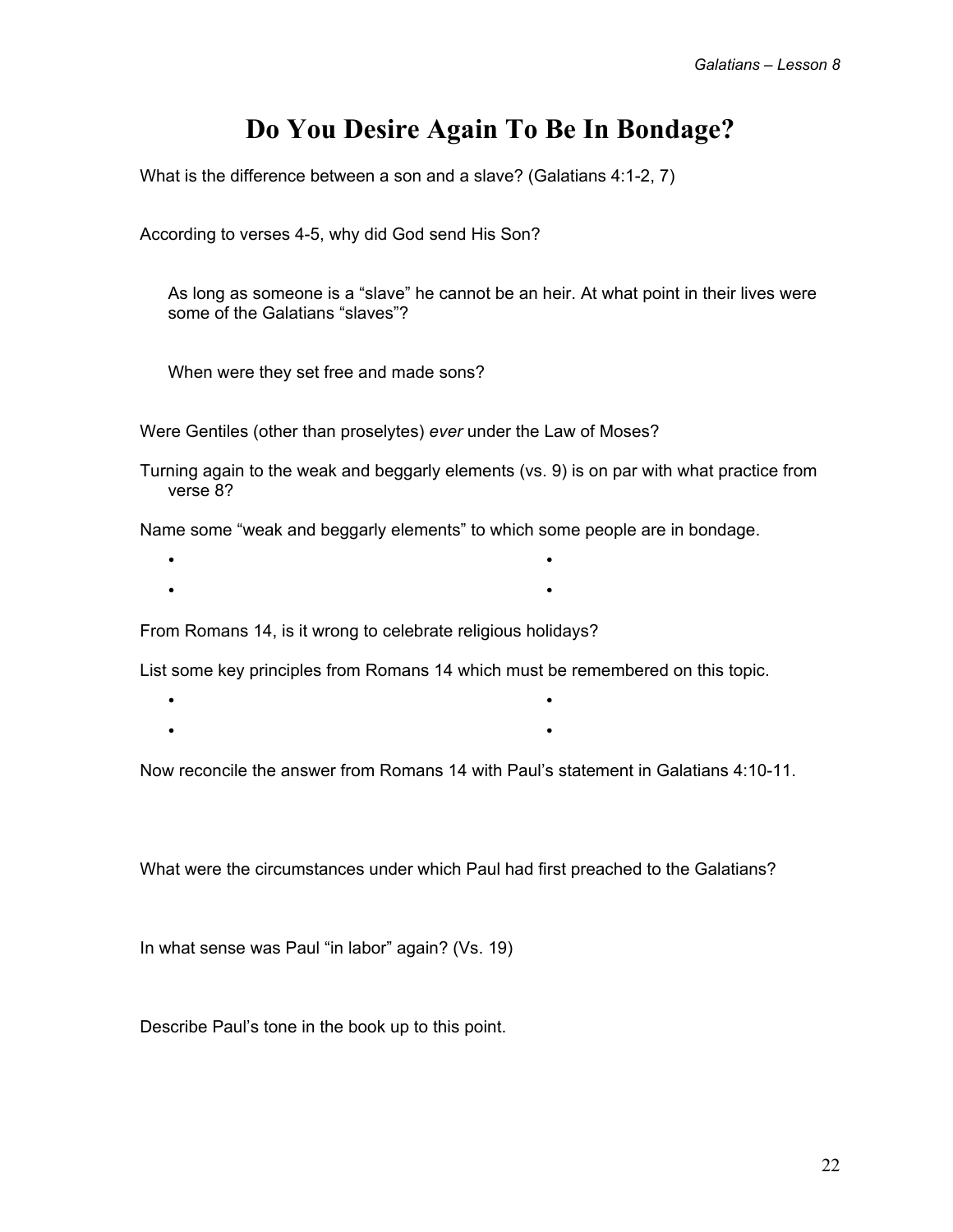## **Cast Out The Bondwoman!**

According to Paul's illustration starting in Galatians 4:21, who is the bondwoman?

Who is the freewoman?

The bondwoman is symbolic of what?

The freewoman is symbolic of what?

From what Old Testament passage is the quotation in verse 27?

Who was the primary audience for that Old Testament book?

Tell the topic of the chapter *before* that Old Testament passage.

Tell the topic of the chapter *after* that Old Testament passage.

From Genesis 21, identify the persecution brought by Ishmael against Isaac: **a.** scoffing (Vs. 9) **b.** throwing stones (Vs. 11) **c.** taking his things (Vs. 12)

How does Paul apply the relationship between Isaac and Ishmael to the Galatians? (Vs. 29)

 Comment on the use of the contrasting terms "born according to the flesh" and "according to the Spirit."

How does their relationship apply to us now? (Consider John 15:18-25; 2 Timothy 3:10-13.)

•

How would the idea, "Cast out the bondwoman" apply to the Galatians?

…to us?

•

From Genesis 21, show that God did not completely ignore (or hate) Ishmael.

• •

In what sense are Christians "children of promise"? (Vs. 28, 31)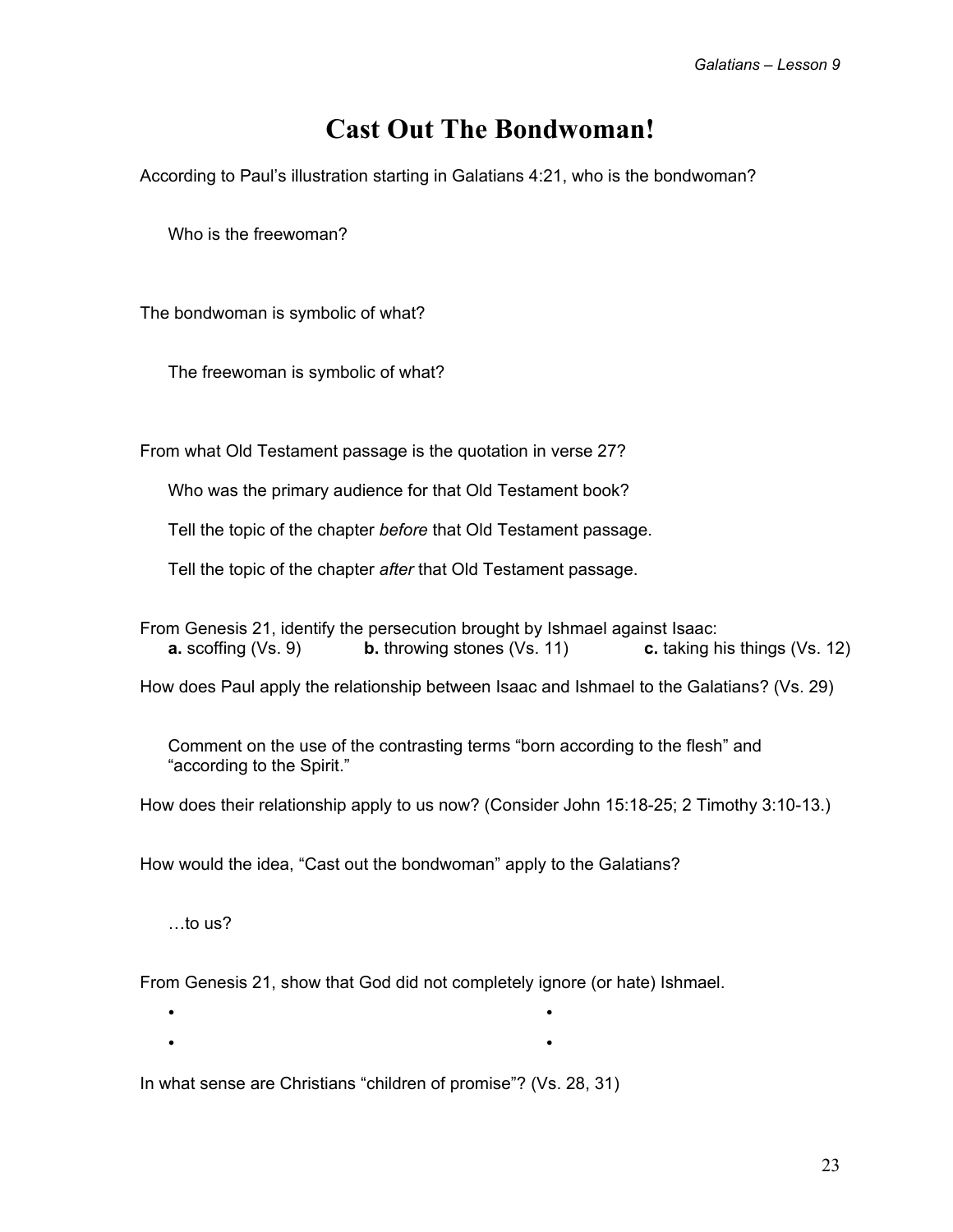#### **Locations of the Red Sea Crossing and Mount Sinai**

Although Mt. Sinai played a key role in Biblical history from around 1500 B.C., the traditional site of Mt. Sinai, in what has come to be called the Sinai Peninsula, was not identified until at least A.D. 100 when Jewish pilgrims started visiting the site. Thus, the basis for the site is largely anecdotal, and unlike almost every other Bible place, there is simply no archaeological evidence to support the traditional site. $6$  In fact,

Mount Sinai is both the name of a collection of peaks, sometimes referred to as the Holy Mountains, and the biblical name of the peek [sic] on which Moses received the Ten Commandments. Mount Mousa (or Musa), also referred to as Jebel Musa, Gebel Mousa, Mount Moses or the Mountain of Moses (all of which basically means [sic] the same thing) is considered to be that biblical peak. … There are other peaks in this range, some of which have also been contested as the true Mount Sinai.<sup>7</sup>

"Within the Sinai Peninsula itself, there are so many possibilities that a rigorous study could only narrow the search to 20 peaks."<sup>8</sup>

Paul says Mt. Sinai is "in Arabia." (Galatians 4:25), but just where is/was the "Arabia" to which he refers? In addition to the numerous peaks under consideration in the Sinai Peninsula, in recent decades an alternative location in southwestern Saudi Arabia has been proposed, and a couple of books and a video have been produced supporting these claims.

Here we spill some more ink on the subject, trying to "pique" [Get it? It's a pun.] your interest in the topic, while summarizing some of the main arguments. Note that there are further points and counter-points and counter-counter-points to be made on almost every hand. Complicating factors to this discussion include the fact that political boundaries have changed. The area's climate may also have changed significantly, which casts doubts on what would be expected in the way of pasture land, streams, weather patterns on rocks, etc..

For a reference point in our travelogue, we first consider the site for the crossing of the Red Sea:

<sup>9</sup>The Red Sea is usually bright turquoise, but periodically algae grow in the water. When they die, the sea becomes reddish-brown, thus giving it the name, the Red Sea. …

The name "Red Sea" has found its way into the Bible as a translation of the Hebrew  $\overline{\triangle}$ O  $\rightarrow$   $\blacktriangleright$   $\blacktriangle$   $\blacktriangle$  which means "sea of reeds" and not "Red Sea." The term  $\rightarrow$   $\blacktriangle$   $\blacktriangle$   $\blacktriangle$   $\blacktriangle$   $\blacktriangle$   $\blacktriangle$   $\blacktriangle$   $\blacktriangle$   $\blacktriangle$   $\blacktriangle$   $\blacktriangle$   $\blacktriangle$   $\blacktriangle$   $\blacktriangle$   $\blacktriangle$   $\blacktriangle$   $\blacktriangle$   $\blacktriangle$   $\blacktriangle$   $\blacktriangle$   $\blacktriangle$  from the Egyptian  $\leftrightarrow \times$ , meaning "papyrus." This confusion is unfortunate because papyrus reeds and similar vegetation do not grow in the Red Sea or in the Gulf of Suez. This fact excludes them as the area that witnessed the deliverance of the Hebrew captives at the time of the Exodus.

The term  $\overline{\triangle O}$   $\rightarrow \bigstar \rightarrow \Box$  however, seems to have been applied from the time of Solomon onwards to some area near to, or identical with, the Gulf of Aqaba. In 1 Kings 9:26 Ezion Geber, Solomon's port in the Gulf, is described as being on the shore of the  $\overline{\triangle}$ O  $\rightarrow$   $\blacktriangleright$   $\blacktriangle$  in the land of Edom. A further possible reference to the Gulf of Aqaba is in Jeremiah 49:21. In this prophecy dealing with Edom, Jeremiah spoke of their desolation being heard as far as the  $\overline{\triangle OQ}$   $\rightarrow \blacklozenge \Box \mathcal{W}$ .

Perhaps the place-name Suph in Deuteronomy 1:1, where Moses spoke God's words to the Israelites, was either a shortened form of  $\overline{\triangle}$   $\odot$   $\rightarrow \bigstar$  indicating the Gulf of Aqaba, or some settlement in that area. Just before Korah, Dathan, and Abiram met their end as the result of an earthquake, the Israelites had been instructed to go into the wilderness by way of the  $\overline{\triangle}$   $\overline{\triangle}$   $\bullet$   $\blacktriangleright$   $\blacktriangle$  (Deut. 1:40). At a later stage, after the death of Aaron, the Hebrews left Mount Hor by a route near the  $\overline{\triangle OQ}$   $\rightarrow$   $\bullet \overline{\bullet}$   $\rightarrow \bullet$  to go around hostile Edomite territory (Num. 21:4). Such a journey would have brought them to the northeast of the Gulf of Aqaba, which might suggest that this body of water was being described by the term  $\Box$ 

The article goes on to say that "There is a strong argument against identifying the Gulf of Aqaba with the  $\overline{\Delta}$   $\odot$   $\rightarrow$   $\bullet$   $\Box$   $\rightarrow$   $\cdots$  (Red Sea..." but this stems from assuming/granting the traditional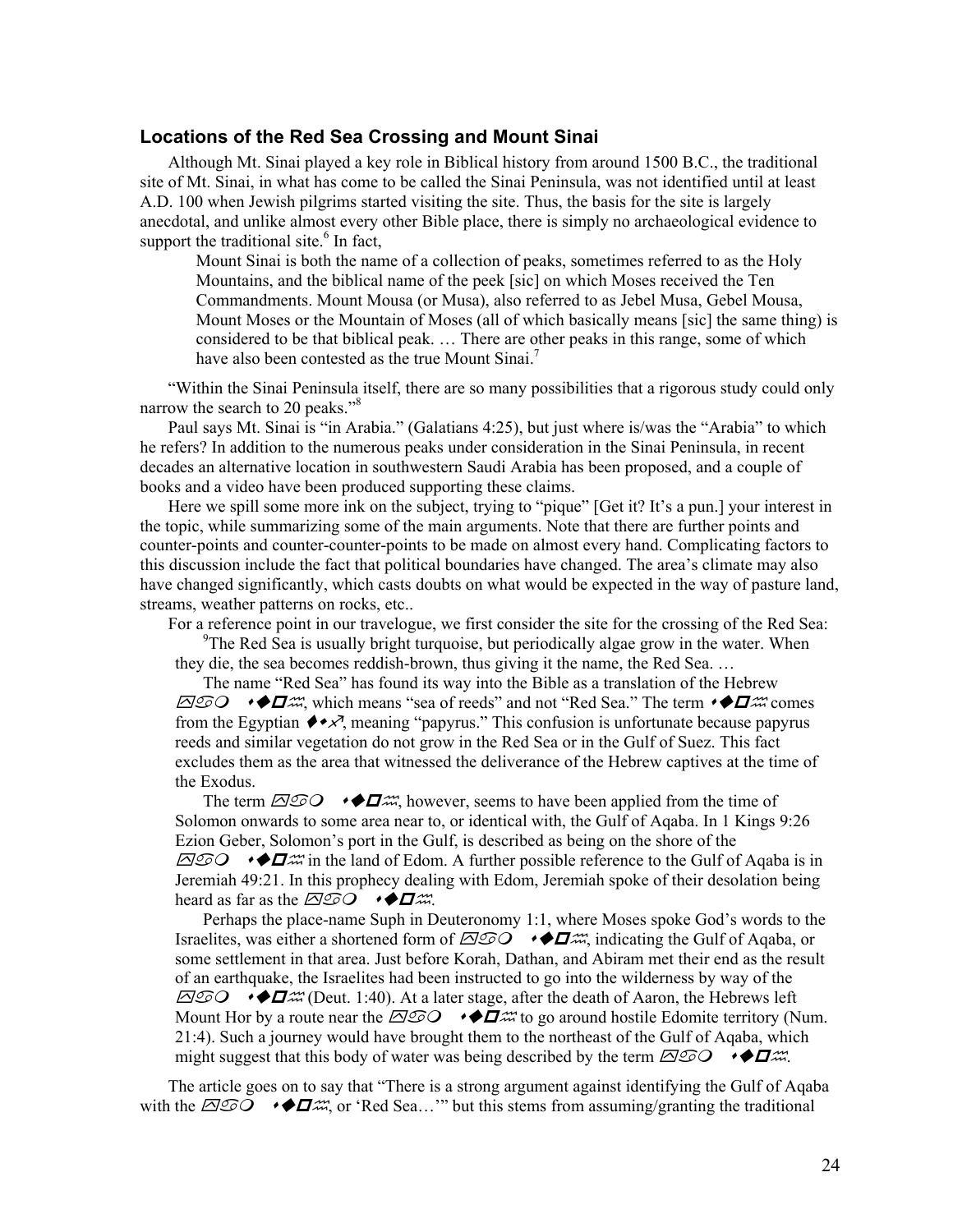site for Mt. Sinai in the Sinai Peninsula, and so the article consequently ends in a surprising conclusion that  $\overline{\triangle}$   $\odot$   $\bullet$   $\bullet$   $\Box$  refers to the marshy area that was drained when the Suez Canal was constructed.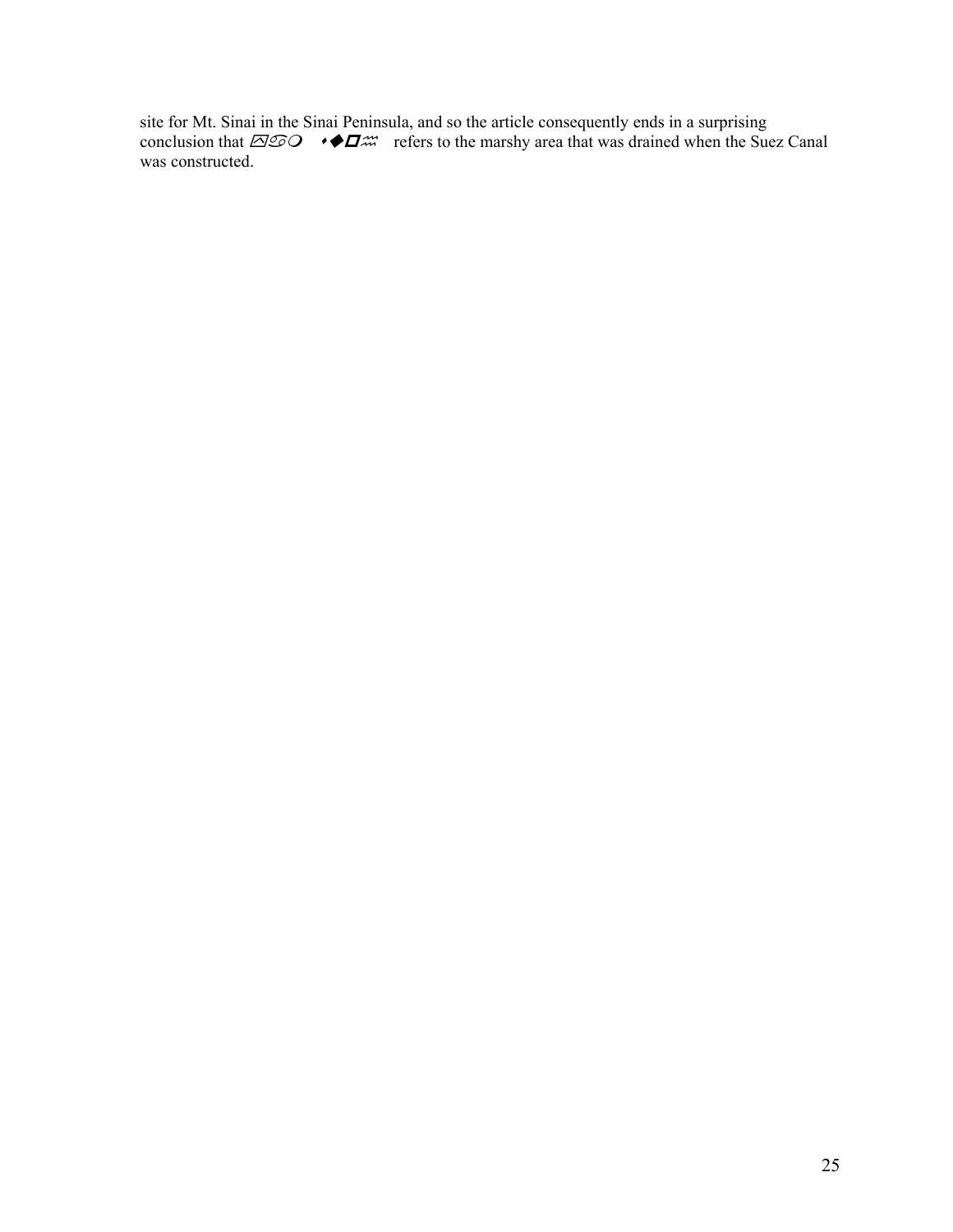| <b>Arguments Favoring the Alternative Sites of the Red Sea</b>                                                                                                                                                                                                                                                                                                                                                                                                                                          | In Defense of the Traditional Sites of the Red Sea Crossing                                                                                                                                                                                                                                                                |
|---------------------------------------------------------------------------------------------------------------------------------------------------------------------------------------------------------------------------------------------------------------------------------------------------------------------------------------------------------------------------------------------------------------------------------------------------------------------------------------------------------|----------------------------------------------------------------------------------------------------------------------------------------------------------------------------------------------------------------------------------------------------------------------------------------------------------------------------|
| Crossing (from the beach at Nuweiba, across the Gulf of                                                                                                                                                                                                                                                                                                                                                                                                                                                 | (somewhere along the Suez Canal area) and of Mt. Sinai (in                                                                                                                                                                                                                                                                 |
| Aqaba) and of Mt. Sinai (in western Saudi Arabia)                                                                                                                                                                                                                                                                                                                                                                                                                                                       | the southern Sinai Peninsula)                                                                                                                                                                                                                                                                                              |
| The term $\overline{\triangle OO}$ $\rightarrow$ $\blacklozenge$ $\Box \nightharpoonup$ likely refers to the Gulf of Aqaba.<br>The term is translated "Red Sea." (Exodus 15:22) Other passages locate it at<br>the Gulf of Aqaba. (Deuteronomy 1:40; 1 Kings 9:26; Jeremiah 49:21)                                                                                                                                                                                                                      | Even in Numbers 33:10-11, the Israelites might have returned to the Gulf<br>of Suez, because the Egyptians would have avoided contact with them out of<br>fear, and because their army had been drowned a few years before.                                                                                                |
| The Red Sea crossing would be too close to (or still inside) Egypt.<br>The children of Israel went up in orderly ranks out of the land of Egypt.<br>(Exodus 12:37; Exodus 13:18) /Note: Egypt had military outposts and<br>turquoise and copper mines in the western "Sinai peninsula."] They took<br>their journey from Succoth and camped in Etham at the edge of the wilderness.<br><then traveled=""> by day and night (Exodus 13:20; Exodus 13:21) /Note: This<br/>suggests some distance.]</then> | The Gulf of Aqaba is too far from Goshen.<br>The mines, although controlled by Egypt, were not active year around, and<br>the Egyptian garrisons were mostly in the northern part of the peninsula.                                                                                                                        |
| No place to "turn", and the wilderness would not "close them in."<br>"Turn"  "Pharaoh will say  "They are bewildered by the land." (Exodus<br>$14:2-3$                                                                                                                                                                                                                                                                                                                                                  | [I did not review specific criticisms on this point.]                                                                                                                                                                                                                                                                      |
| Mt. Sinai is "in Arabia."<br>See Galatians 4:25; See also Deuteronomy 33:2; Judges 5:4; and<br>Habakkuk 3:3 which mention nearby mountains thought to be near present-day<br>Saudi Arabia or Jordan.                                                                                                                                                                                                                                                                                                    | The term "Arabia" used to include the entire Sinai Peninsula, especially in<br>the first century when Paul wrote, although "Arabia" now means "Saudi<br>Arabia." These other mountains (Paran and Teman) may have extended<br>farther west than most scholars think. See Numbers 34: 3; Joshua 15:1.                       |
| The location of Midian<br>[Moses] led the flock to the back of the desert, and came to Horeb, the<br>mountain of God. (Exodus 3:1)                                                                                                                                                                                                                                                                                                                                                                      | There are difficulties identifying the boundaries of ancient Midian. It may<br>have overlapped into the Sinai Peninsula.<br>Mt. Sinai is actually outside Midian. See Exodus 18:27; Numbers 10:30.                                                                                                                         |
| The distance from Mt. Sinai to Kadesh Barnea<br>It is eleven days' journey from Horeb by way of Mount Seir to Kadesh<br>Barnea. (Deuteronomy 1:2)                                                                                                                                                                                                                                                                                                                                                       | "It would be impossible to march more than 2 million Israelites through<br>the difficult terrain from Jebel el-Lawz to Kadesh Barnea in the allotted time."<br>Kadesh-Barnea was actually in the northeastern Sinai Peninsula; Edom -<br>especially Mt. Seir – was actually in the <i>western</i> Sinai Peninsula.         |
| There is no archaeological evidence for the traditional site or any of the<br>locations described in the wilderness wanderings, from before or after the stay at<br>Sinai. Many archaeological finds are claimed for the alternative site, including<br>chariot wheels in the Gulf of Aqaba.                                                                                                                                                                                                            | One "would not expect to find any" because of the nature of the Israelites'<br>culture and circumstances. Besides, the archaeological evidence for the<br>Arabian site is suspect, and some is misidentified (e.g., Nabatean tombs from<br>the 1 <sup>st</sup> century A.D. which are misidentified as "Caves of Jethro"). |
| The topography of the traditional Mt. Sinai doesn't allow for a great multitude<br>to approach the base of the mountain.                                                                                                                                                                                                                                                                                                                                                                                | The traditional peak is probably not the true Mt. Sinai, but Mt. Sinai is<br>probably still within the Sinai Peninsula, perhaps Jebel Sin Bishar to the west.                                                                                                                                                              |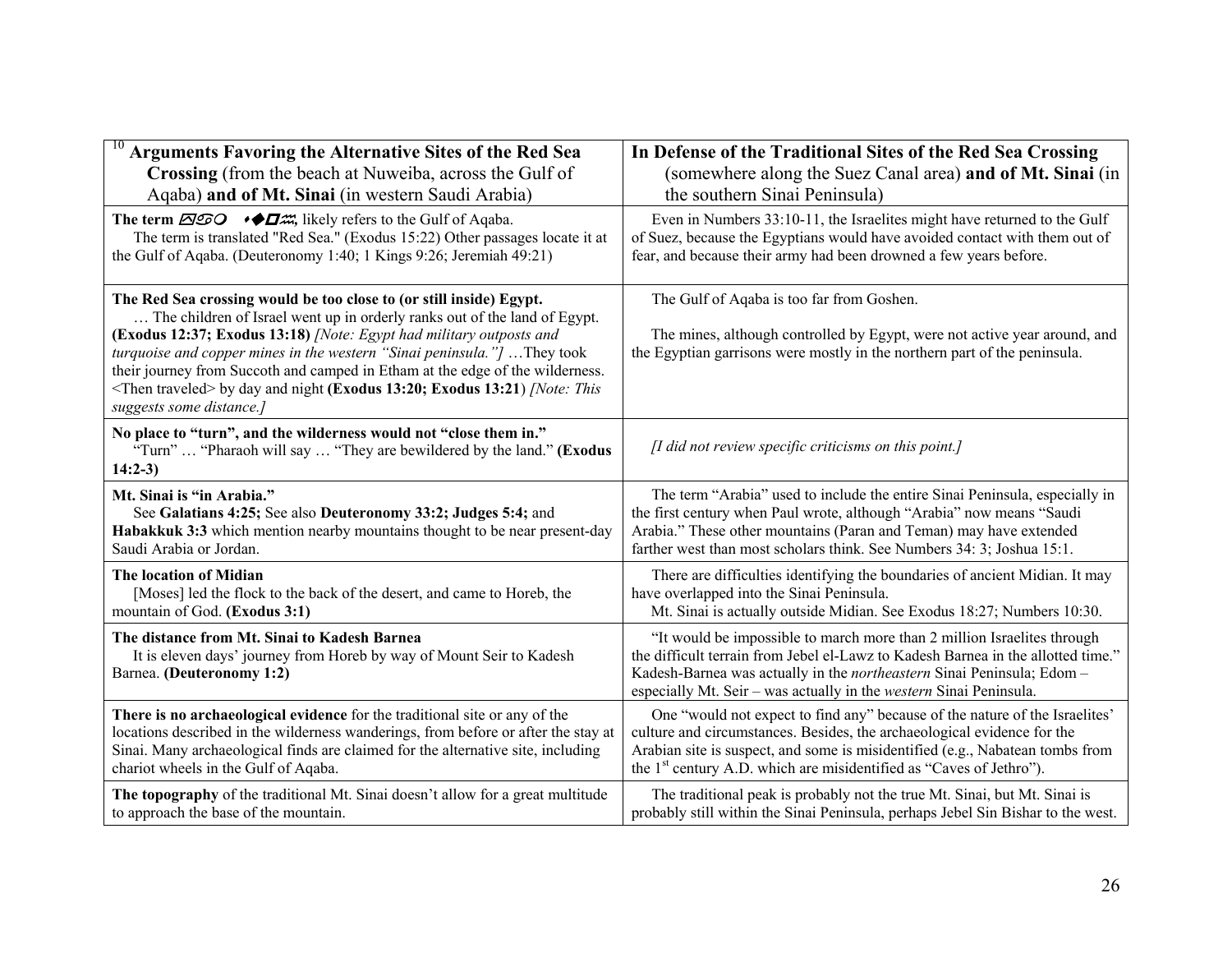## **Do Not Be Entangled Again**

The concepts of liberty and bondage have been a theme of Galatians since 2:4, and were key in chapter 4. We have liberty in Christ Jesus (2:4) because he has freed us. (5:1) The epistle to the Galatians has been called the "Magna Carta of Christian liberty." Christ has freed believers from bondage to the law (legalism) and to sin (license) and has placed them in a position of liberty. The transforming Cross of Christ provides for the believer's deliverance from the curse of sin, law, and self. $^{11}$ 

To what "yoke of bondage" does Paul refer in Galatians 5:1?

What does "circumcision" stand for in verses 2-4? (Reference the discussion surrounding 4:10.)

Is it wrong for a Christian to circumcise his or her children? Explain.

What are the consequences of attempting to be justified by law? (Vs. 2-4)

What "avails" *(be able to define "avails")* in Christ?

Comment on the questions raised in 3:1 and 5:7 in light of 1:6-9 and 2:4.

In the context of chapter 5, what is the point of the proverb which Paul cites in verse 9?

The fact that Paul still suffered persecution was evidence of what? (Vs. 11)

Comment on "the offense of the cross" in the first century, and today.

Why might Paul have made the comment of verse 13?

#### **"Be Careful What You Ask For"**

#### **The Law**

- **3:12** Not of faith
- **3:21** Could not give life
- **3:24** Our tutor to bring us to Christ
- **5:1** Yoke of bondage
- **5:23** According to the flesh
- **5:24** Gives birth to bondage

#### **The People Under the Law**

- **3:10** Under the curse
- **3:23** Kept under guard
- **4:2** Under guardians and stewards
- **4:3, 9** In bondage under the weak and beggarly elements of the world
- **5:4** Estranged from Christ; fallen from grace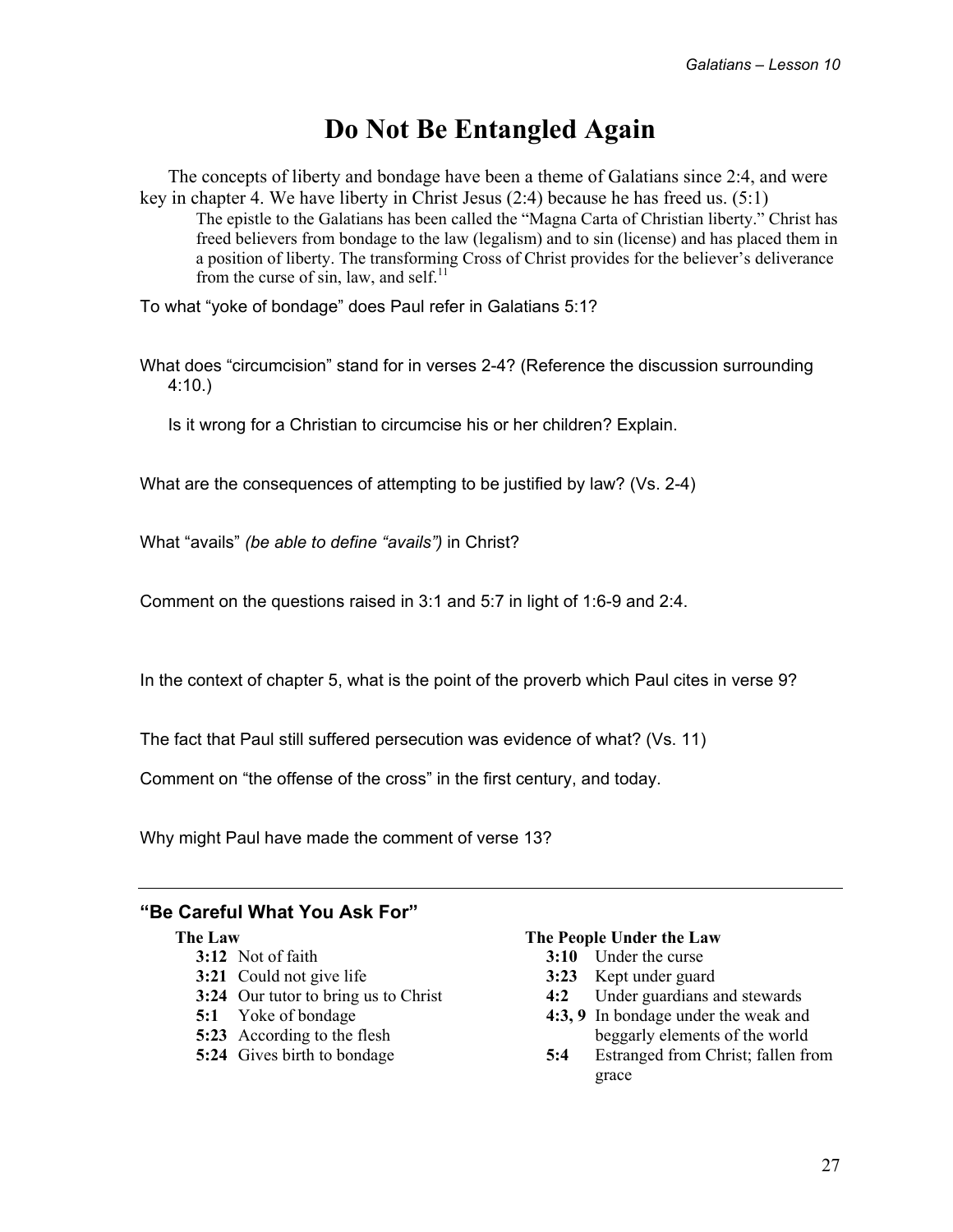## **Walk In The Spirit**

| What is the conflict which Paul said occurs within man? (5:17)                                                 |                                            |
|----------------------------------------------------------------------------------------------------------------|--------------------------------------------|
| What does it mean to "walk in the Spirit"? (Vs. 16, 25)                                                        |                                            |
| What is "sorcery?" (Vs. 20; "witchcraft" in some versions)                                                     |                                            |
| What is meant by the word "kindness"? (Vs. 22 - Greek: chrestotes)                                             |                                            |
| [Choose all the right answers.] The works of the flesh<br><b>a.</b> are obvious<br><b>b.</b> involve attitudes | c. might be illegal d. are often enjoyable |
| For each of the following behaviors, write in the corresponding work(s) of the flesh:<br>Recreational drug use | Always stirring problems                   |
| Profanity                                                                                                      | Clubbing/bar hopping                       |
| <b>Bestiality</b>                                                                                              | Slow dancing                               |
| Road rage                                                                                                      | Social drinking                            |
| Pornography/exhibitionism                                                                                      | Smoking                                    |
| Gossip/slander                                                                                                 |                                            |

List some consequences of living by the works of the flesh.

*[Choose all the right answers.]* The fruit of the Spirit … **a.** is subtle **b.** involves attitudes **c.** is never illegal **d.** is often enjoyable

What is the consequence of belonging to Christ? (Vs. 24; see 2:20 and 6:14)

The churches of Galatia were apparently in crisis. As they confronted Judaizers and struggled to understand their own faith, describe why both "strong" and "weak" brethren would need the admonitions of 5:14-15, and 5:26.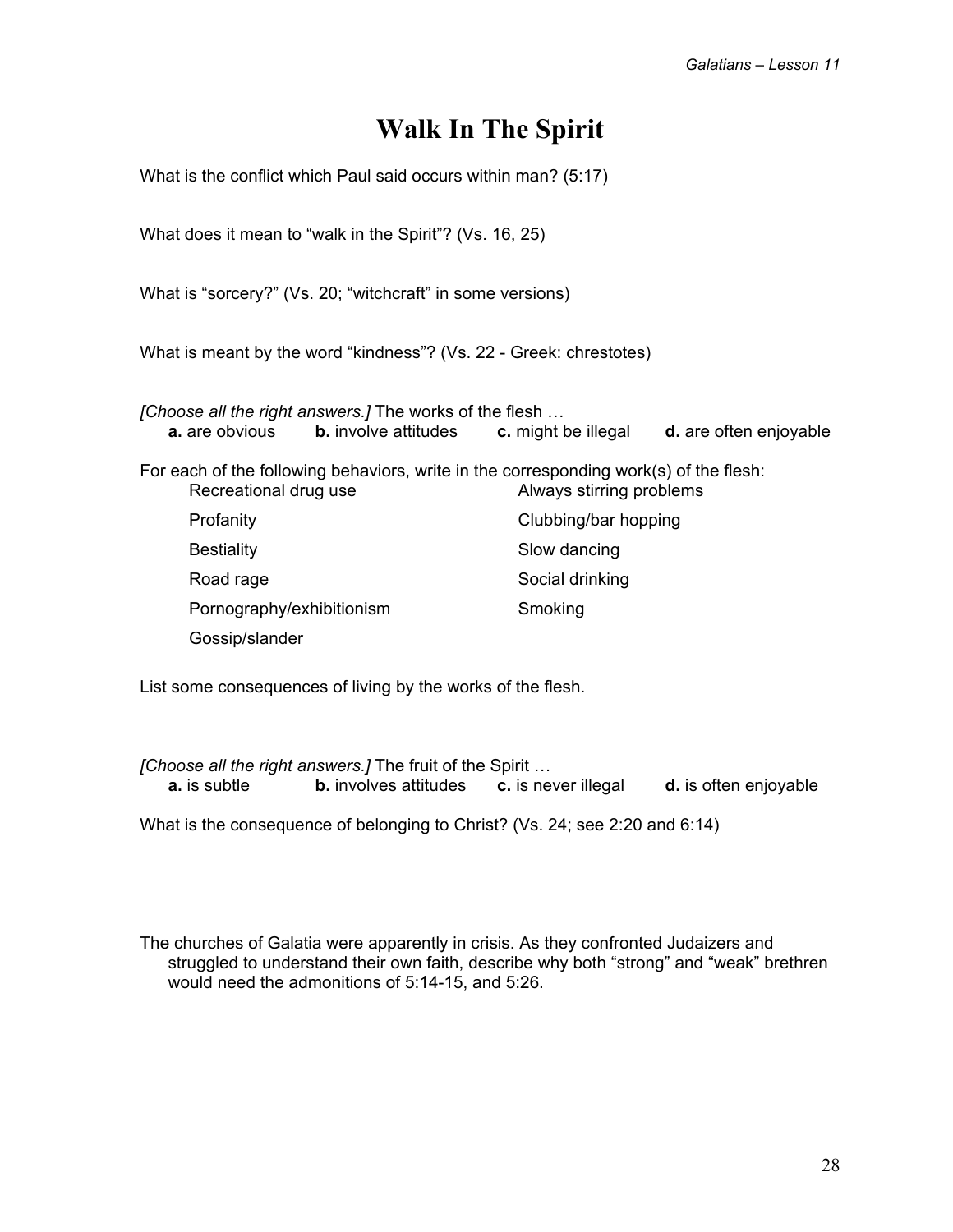## **Sow To The Spirit**

What instructions does Paul give to those who would help "restore" a brother overtaken in a fault? (Vs. 1)

Compare verse 2 with verse 5. In what way(s) can these verses be reconciled?

What responsibility does the "taught" have toward the "teacher"? (Vs. 6)

Think of some ways in which people try to "mock God." (Vs. 7)

Why might one "grow weary" while doing good? (Vs. 9)

Paul says that we can deceive ourselves in what two ways? (Vs. 3, 7)

• •

What was the motivation of the Judaizers for preaching their false doctrines? (Vs. 12-13)

Describe the hypocrisy of the Judaizers.

 Jesus condemned the hypocrisy of Jewish leaders in Matthew chapter \_\_\_\_. (Especially note verse 4 of that chapter for the Judaizers).

In contrast to the "boast" of the Judaizers, what should be our "boast"? (Vs. 14-15)

Who are the "Israel of God"? (Vs. 16)

Rather than circumcision (a fleshly sign that one belonged to the physical nation of Israel), what "fleshly" evidence did Paul have that he belonged to Christ? (Vs. 17)

Had the Galatians suffered physically?

Does being persecuted automatically mean that you are right(eous)?

What (else) does suffering accomplish in a person? (cp. 1 Peter 4:1-2)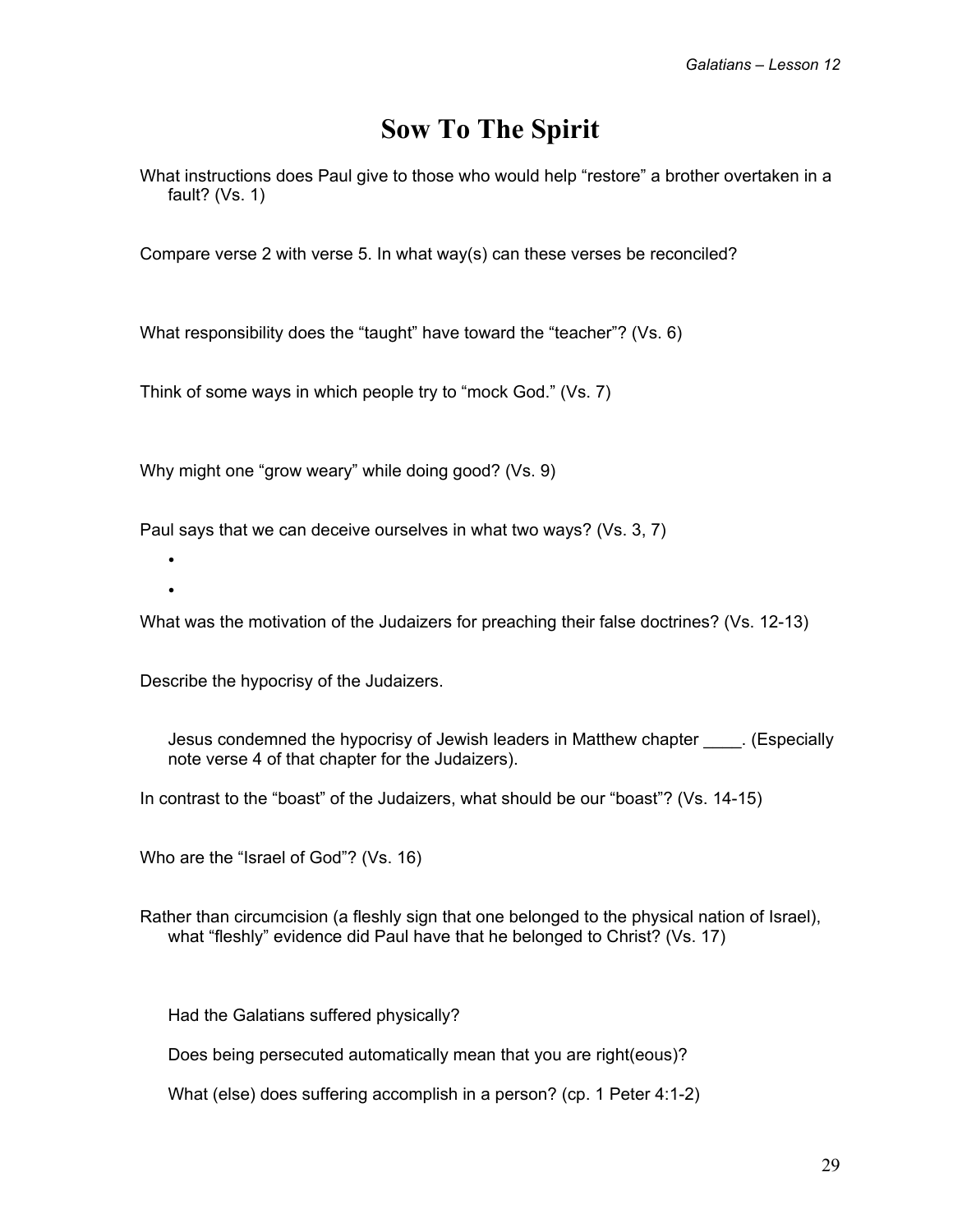## **We Are All One In Christ Jesus**

It should come as no surprise that race relations were a major issue for the New Testament church. After all, God had chosen one family – Jacob's, a branch of Abraham's family – to receive special promises and blessings, as well as a special covenant. The Jews had a great advantage over everyone else in "every way, chiefly because to them were committed the oracles of God." (Romans 3:2) They were God's "people for Himself, a special treasure above all the peoples on the face of the earth." (Deuteronomy 7:6) The other families of the earth – in other words, people from every race other than the Jews – were left out from many of God's special blessings.

Sadly, the Jews forgot *why* God had chosen them (Deuteronomy 7:7ff), and came to feel superior. They forgot that Abraham was chosen so that in him "all the families of the earth [would] be blessed." (Genesis 12:3) and apparently overlooked all the prophecies predicting that the Gentiles would flow into the kingdom of God. (E.g., Isaiah 2:1-4; Amos 9, as quoted in Acts 15; etc.)

Fill in the blanks for these passages that show that God's blessings are now available to all people:

**Galatians 3:9** So then those who are of are are with believing Abraham.

**Galatians 3:28** There is neither nor nor , there is neither slave nor free, there is

neither male nor female; for you are **informally** in Christ Jesus.

Galatians 3:29 If you are *\_\_\_\_\_\_\_\_*, then you are Abraham's *\_\_\_\_\_\_\_*, and *\_\_\_\_\_\_* according to the promise.

At least how many New Testament books specifically discuss the change of covenants?

Be prepared to discuss each text below.

#### **The Change of Covenants**

| <b>Matthew 5:17-18</b> | Jesus fulfilled the law                                                           |
|------------------------|-----------------------------------------------------------------------------------|
| <b>Matthew 17:1-8</b>  | Jesus supersedes the Law $\&$ the Prophets (Moses $\&$ Elijah); Hear HIM!         |
| Acts 10 & 11           | The Gentiles may receive the gospel, the same as the Jews                         |
| Acts 15                | The law of Moses does not apply to Christians                                     |
| Romans 7:1-4           | We are under only one covenant at a time                                          |
|                        | 2 <i>Corinthians</i> 3:6-9 The veil of the first covenant is taken away in Christ |
| Galatians 3:16-29      | Faith has come; the promise to bless all nations is fulfilled                     |
| Ephesians 2:11-16      | The enmity/separation is done away                                                |
| Colossians 2:14        | The law of Moses was nailed to the cross                                          |
| Hebrews $8, 9 & 10$    | The new covenant was inaugurated with blood when the testator died                |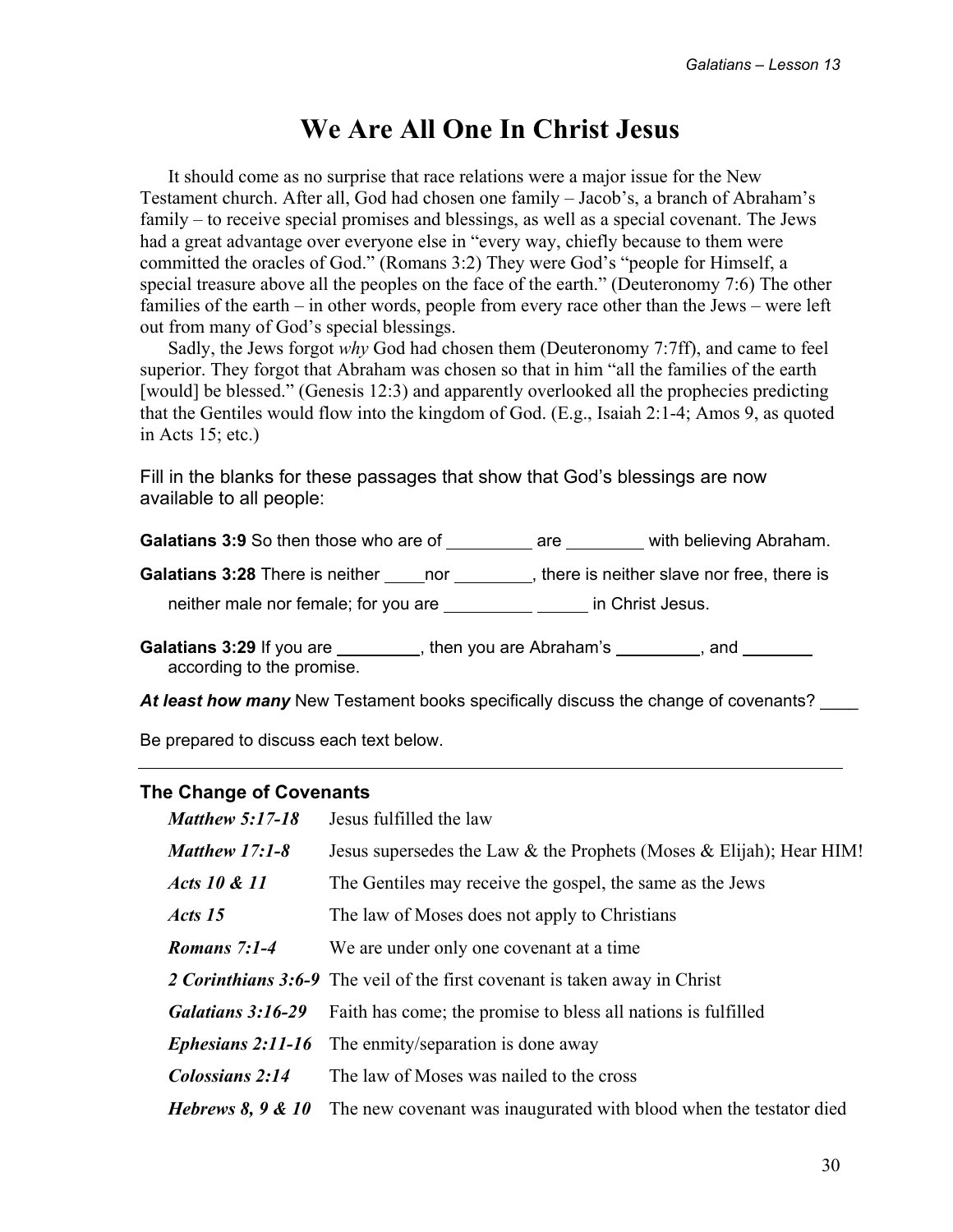#### **"It's a Package Deal"**

 Some people make a distinction between the 10 Commandments (for which they invent the term, "moral law") and the other precepts and commandments of the Old Covenant (for which they invent the term, "ceremonial law"). They go on to argue that only the ceremonial law was nailed to the cross. If this distinction were true, we would need to keep the Sabbath day holy nowadays, because the 10 Commandments (or "moral law") would still be in effect.

More than one line of study, however, shows this to be an artificial distinction. First, there are *moral* principles in the so-called *ceremonial laws* (e.g., Leviticus 19:35-36, regarding honesty), as well as some timeless precepts (e.g., Leviticus 16:10-14, the prohibition against eating blood. See Genesis 9:4 and Acts 15:28-29).

Second, study Jesus' use of the word "law." Jesus lists "the first and great commandment" of the law as follows: "You shall love the Lord your God with all your heart, with all your soul, and with all your mind" (Matthew 22:34-38) which is a quote, not from the 10 Commandments, but from Deuteronomy 6:5. Jesus, in John 15:25, even quotes from "their law, 'They hated Me without a cause,'" which comes from Psalms (35:19; 69:4; 109:3; 119:161).

Third, the Jews themselves only spoke of "the law," not of two laws, or even one law with two parts. (E.g., John 8:5) Remember that Israel entered into a covenant with God which included the 10 Commandments (Exodus 20:1-17) as well as other commandments which touched on a range of topics, including the proper treatment of widows and orphans and even how to lend money. (Exodus  $21:1 - 23:19$ ) These commandments – "all the words of the Lord" – were written in a book – "The Book of the Covenant" – and the covenant was then sealed with blood. (Exodus 24:3-8) As prophetic books came along, "the law and the Prophets" were often mentioned together. (E.g., Matthew 5:17; 7:12) Simply stated, everything said to Israel under the Old Covenant, whether from Moses or the prophets or even in the psalms (cp. Luke 24:44), operates as a single unit, a "package deal."

But in case there is any remaining doubt that the 10 Commandments were done away with along with the other commandments of the Old Covenant, notice the terms that are used interchangeably in **2 Corinthians 3**:

- **:3** On tablets of stone [Clearly, the 10 Commandments]
- **:7** Ministry of death, engraved on stones [Again, the 10 Commandments]
- **:14** Until this day the same veil remains unlifted in the reading of the Old Testament [Passages other than the 10 Commandments]
- **:15** Even to this day, when Moses is read, a veil lies on their heart. [Again, passages other than the 10 Commandments]

As pointed out previously, if someone lives by an Old Testament practice, s/he must take *all* of the practices:

> "I testify again to every man who becomes circumcised that he is a debtor to keep the whole law." *– Galatians 5:3*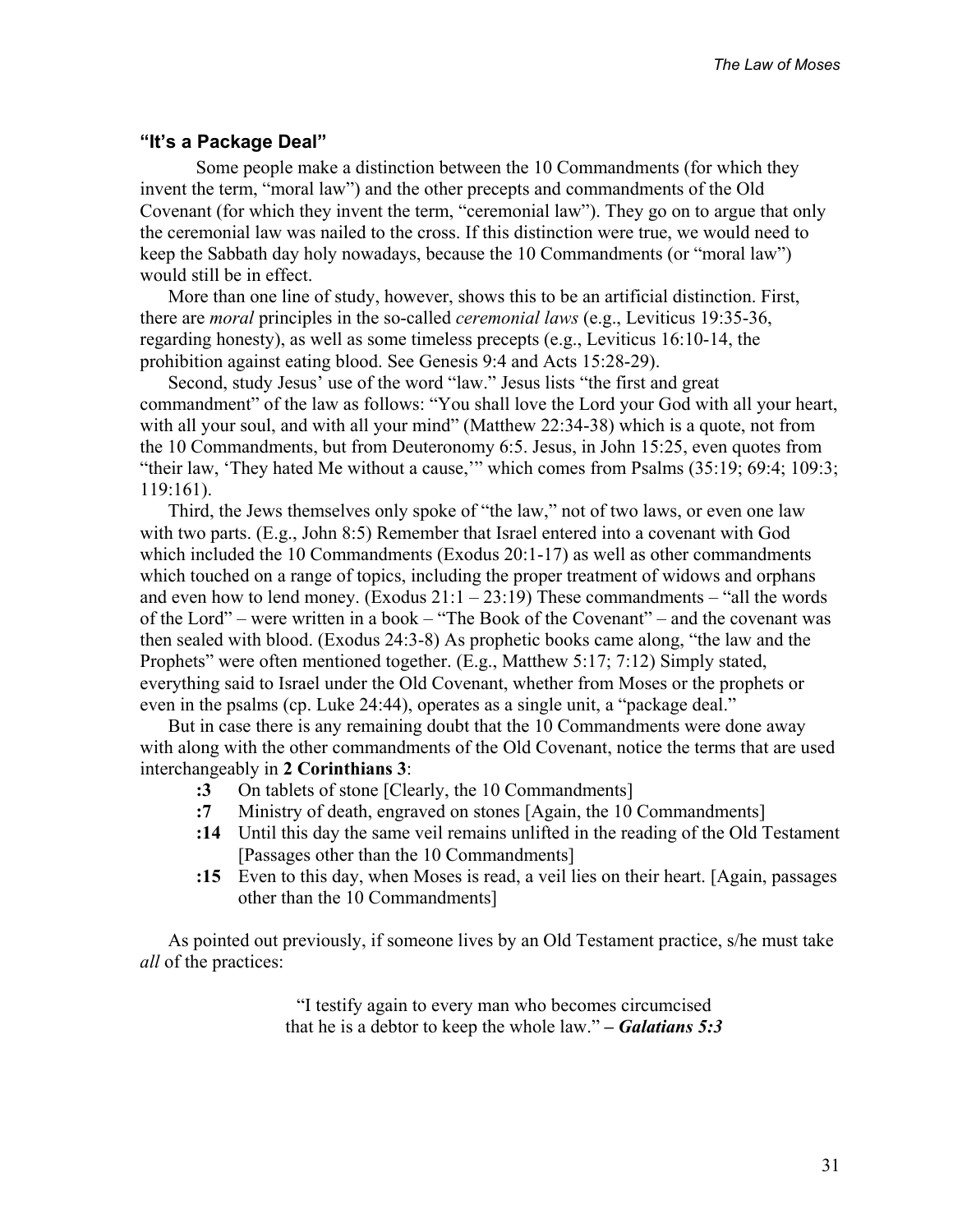Some aspects of the Old Law are appealing; others are not. But we cannot pick and choose the practices we like while leaving others out. To borrow a modern executive-branch analogy, there is no "line-item veto" when it comes to covenants! (Remember Galatians 3:15 and 5:3.) We study the Old Testament to learn about God and His mighty works and to appreciate our heritage and to understand our place in the scheme of redemption (Romans 15:4), but we leave Old Covenant practices off, and follow only the New Covenant. However, the changes might not be as great as we might expect! Notice how many of the Old Covenant practices have a New Covenant equivalent (or corresponding concept):

| Old                             | <b>New</b>                                                                                              |
|---------------------------------|---------------------------------------------------------------------------------------------------------|
| Circumcision the $8th$ day      | Circumcision made without hands, when we<br>are baptized <i>(Colossians 2:11-12)</i>                    |
| Burnt offerings                 | The sacrifice of Christ ( <i>Hebrews 8-10</i> )                                                         |
| Tithing (of food) / Firstfruits | Free-will offerings/The collection (of money)<br>$(1$ Corinthians $16:1-2)$                             |
| Clean and unclean foods         | We may eat anything $(1$ Timothy 4:4-5; Acts<br>$10:9-16$                                               |
| Levitical priesthood            | Jesus is our high priest <i>(Hebrews 7:11-18)</i> ,<br>and we are all priests $(1$ <i>Peter</i> 2:5, 9) |
| Feast days / New moons          | We break bread the first day of the week<br>(Acts 2:42; 20:7)                                           |
| Sabbaths / Days of rest         | Our rest is in heaven <i>(Hebrews 4:1-11)</i>                                                           |
|                                 | We are not judged regarding days<br>$(Colossians 2:16-17)$                                              |
| Incense                         | Prayers (Hebrews 13:15-16)                                                                              |
| <b>Musical Instruments</b>      | Singing ( <i>Ephesians 5:19</i> ; <i>Colossians 3:16</i> )                                              |
|                                 |                                                                                                         |

## **Both**

| Man's Faith     | Faith (Romans 1:16; Galatians $3:22-25$ )                  |
|-----------------|------------------------------------------------------------|
| Man's Obedience | Obedience (Romans 6; Galatians 3:27;<br>Matthew $28:18-20$ |
| God's grace     | Grace (Romans chapters 3-6)                                |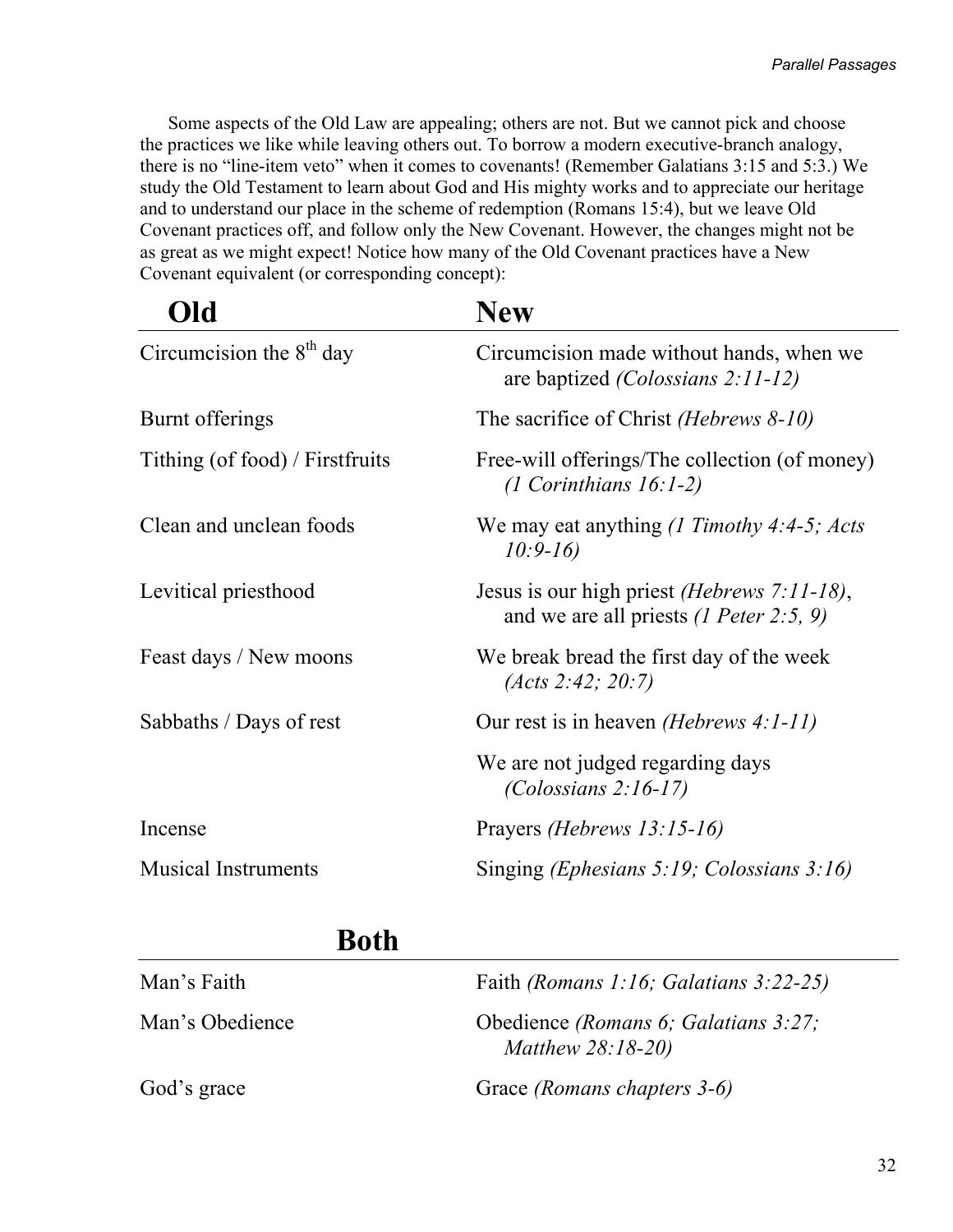#### **"430 Years Later": A Contradiction in Scripture?**

"Now to Abraham and his Seed were the promises made. . . . And this I say, that the law, which was four hundred and thirty years later, cannot annul the covenant that was confirmed before by God in Christ, that it should make the promise of no effect." – *Galatians 3:16-17* 

This passage dates the Law of Moses 430 years after the promise to Abraham. Unfortunately, this makes for an apparent contradiction with a passage in Genesis, which suggests that the Israelites' *bondage in Egypt* lasted 400 years. (There were many more than 30 years from Abraham to the start of the captivity, so the time spans do not add up.)

"Then [God] said to Abram: 'Know certainly that your descendants will be strangers in a land that is not theirs, and will serve them, and they will afflict them four hundred years. And also the nation whom they serve I will judge; afterward they shall come out with great possessions.'" – *Genesis 15:13-14* 

There are several difficulties to sorting out Old Testament chronology, especially before the Exodus, given the fact the writer of Genesis does not always give us specific reference points. So it doesn't help to be dogmatic, but it *is* always helpful to see how Bible passages can be reconciled, particularly in the face of apparent contradictions.

There are two key points which yield a shorter captivity and reconcile the accounts:

1) **Punctuation** was not used in the original documents of the Old Testament. By simply adding a dash, the "400 years" of Genesis 15:13-14 would cover the time from Abram to the captivity, rather than the captivity itself:

"… Your descendants will be strangers in a land that is not theirs, and will serve them, and they will afflict them – four hundred years….'"

Or by moving a period, the passage gives the same meaning:

"…Your descendants will be strangers in a land that is not theirs, and will serve them, and they will afflict them. Four hundred years, and also the nation whom they serve I will judge; afterward they shall come out with great possessions.'"

2) **An alternate reading:** In the Samaritan Pentateuch and the Septuagint (two of the three major texts from which we get our Old Testament books), Exodus 12:40-41 reads as follows, which fits perfectly with Paul's statement in Galatians:

"Now the sojourn of the children of Israel who lived in Egypt *and Canaan* was four hundred and thirty years. <sup>41</sup>And it came to pass at the end of the four hundred and thirty years—on that very same day—it came to pass that all the armies of the Lord went out from the land of Egypt." *(Most English Bibles omit "and Canaan.")*

So God's prediction in Genesis 15:13-14 probably means 400 years from Abraham to the captivity. This rounded number is consistent with Paul's "430 years later" in Galatians 3. One final clue suggesting this same idea comes from that same passage in Genesis, two verses later:

"But in the fourth generation they shall return here…." *– Genesis 15:16* 

There were *more than four* generations between Abram and Moses, so "the fourth generation" that God refers to here must mean *the fourth to live in Egypt*.

(For a complete discussion, including charts of the genealogies from Exodus, Numbers, Deuteronomy and 1 Chronicles, see the Appendix of "A Simplified Summary of Old Testament Events" by Vicki Copeland.)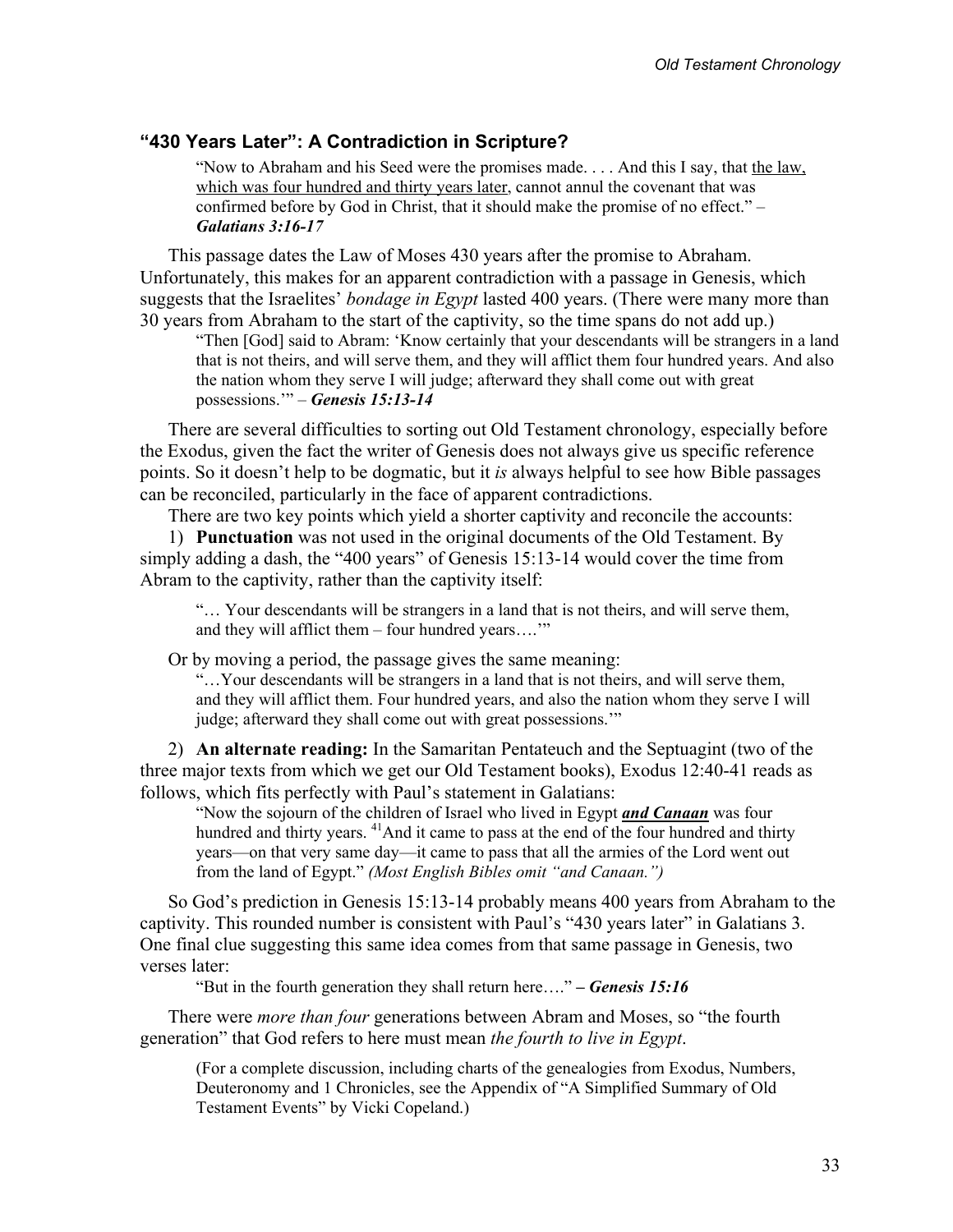#### **Ancyra/Ankyra/Angora/Ankara**

 $\overline{a}$ 

<sup>1</sup> I found two cities by the name of Ancyra in Asia Minor. One was in northwestern Asia Minor, due north of Patara (on the Mediterranean coast) and on a line with Mitylene, and Pergamum. The other, apparently this ancient capital of Galatia (modern Ankara) lies far to the north and slightly to the east of Iconium, on the border with Bithynia.

Located in an arid steppe region, in the heart of the Anatolian plateau, Ankara went through centuries of conquests. The Hattis and the Hittites settled in the region. Then in the 8C BC , the Phrygians built a city which was conquested by the Persians and later by Alexander the Great in 334 BC. The **Galatians**, who were part of the great Celtic migration which invaded Macedonia and Greece, crossed over from Thrace to Asia Minor in 278-277 BC. They settled in this part of Central Anatolia which they called Galatia. These seafaring people gave the city the name "**Ankyra**" ("anchor"), making it their capital and they built a citadel. In 25 BC, Galatia was incorporated by Augustus in the Roman Empire. The Romans adorned the city with monuments. Probably very soon after his second visit to Galatia, St Paul, inspired by the local population who was strong worshipers of pagan idols, wrote the famous "Epistle to the Galatians".

In the 4C Ankyra became Byzantine, but between the end of the 6C and the beginning of the 9C, the prosperity of the city declined after the raids of the Persian Sassanids and the Arabs who destroyed it. In 1071, after the Battle of Manzikert, the city was taken from the Byzantines by the Seljuks who were conquesting Anatolia. This is when the name Ankyra was transformed into "Engüriye" or "**Angora**". …

In 1930, old Angora was officially given the name **Ankara**. *– http://www.guide-martine.com/centralanatolia.asp, 10/20/05* 

#### **An excellent internet resource for the history of Asia Minor**

**http://www.guide-martine.com** is a rich web site – a travel guide to Turkey – with loads of clear history, excellent photos of ancient coins and artifacts, maps, data, cultural tips, and more!

2 Ronald F. Youngblood, general editor; F.F. Bruce and R.K. Harrison, consulting editors, *Nelson's new illustrated Bible dictionary: An authoritative one-volume reference work on the Bible with full color illustrations [computer file], electronic edition of the revised edition of Nelson's illustrated Bible dictionary, Logos Library System*, (Nashville: Thomas Nelson) 1997, c1995.

3 From **Nelson's 3-D Bible Mapbook,** ©1985, Lion Publishing, in *Logos Library System* (ibid).

<sup>4</sup> "Jesus told his prodigal son Peter, Jn 21:15 "Feed My lambs ... Tend My sheep ... Feed My sheep." Jesus had earlier said, Jn 10:11 "I am the good shepherd." By directing that Peter become the good shepherd, Jesus gave Peter the keys to the kingdom, ordaining his office and primacy. Peter became Christ's vicar, or personal representative, on earth. Peter's prestige as the head apostle was so great ..." – http://www.secondexodus.com/html/catholicdefinitions/pope.htm,  $10/29/05$ .

#### 5 From **http://www.secondexodus.com/html/catholicdefinitions/excathedra.htm**, 10/29/05.

<sup>6</sup> "Currently there is no archaeological evidence that the granite peak of Jebel Musa/Mount Sinai on the Sinai Peninsula is the actual Mount Sinai of the Old Testament and various scholars, such as Emmanuel Anati, writing in his comprehensive study, The Mountain of God, have proposed several alternative locations. The association of Jebel Musa with the Biblical Mount Sinai seems to have first developed in the 3rd century AD when hermits living in caves on the mountain began to identify their mountain with the ancient holy peak. …

In 1884, a manuscript was discovered that relates a visit to the area by Aetheria between 372 and 374 AD. … She relates finding a small church on the summit of Mount Sinai, another one on Mount